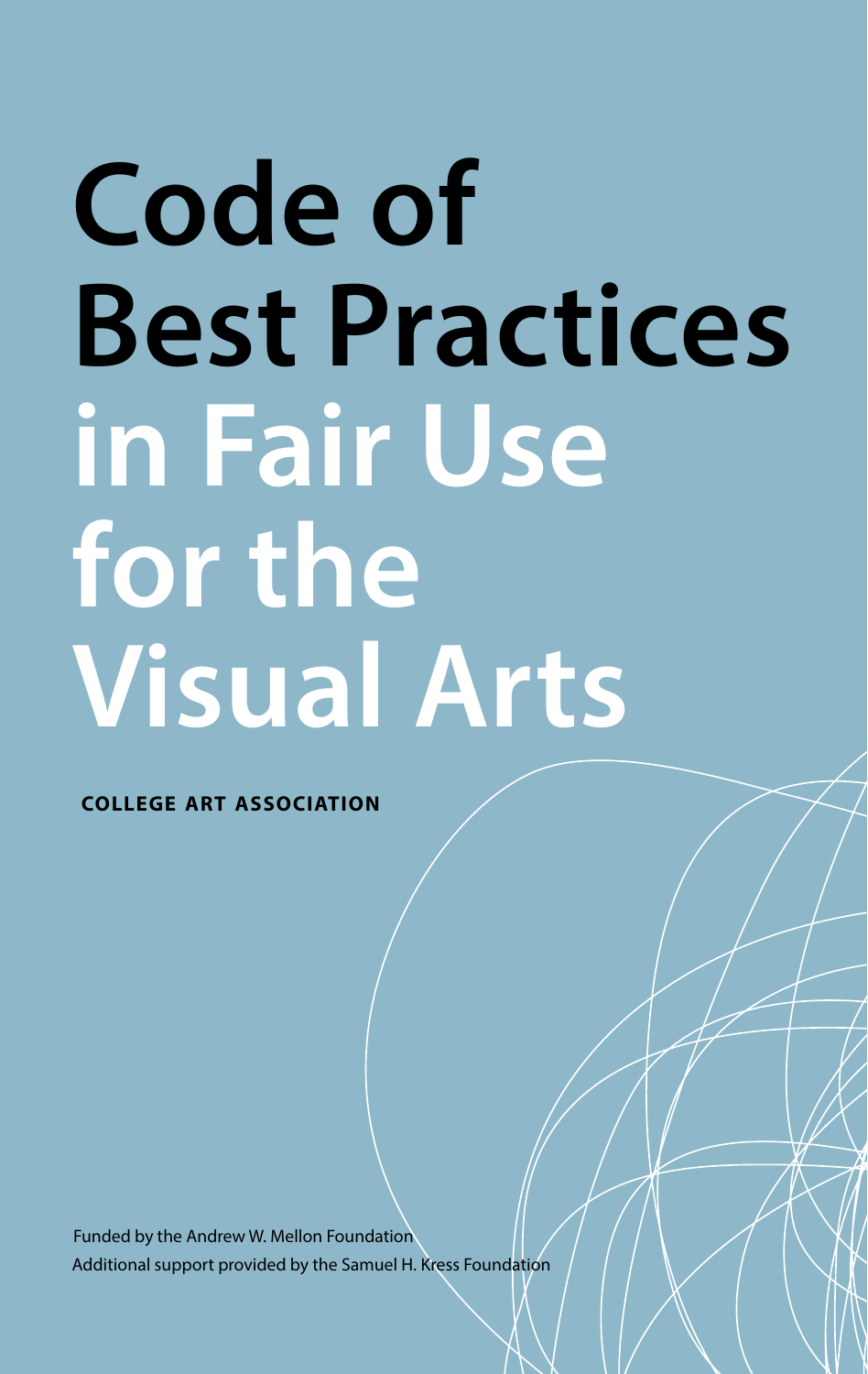## **Code of Best Practices in Fair Use for the Visual Arts**

**FEBRUARY 2015**

Funded by the Andrew W. Mellon Foundation Additional support provided by the Samuel H. Kress Foundation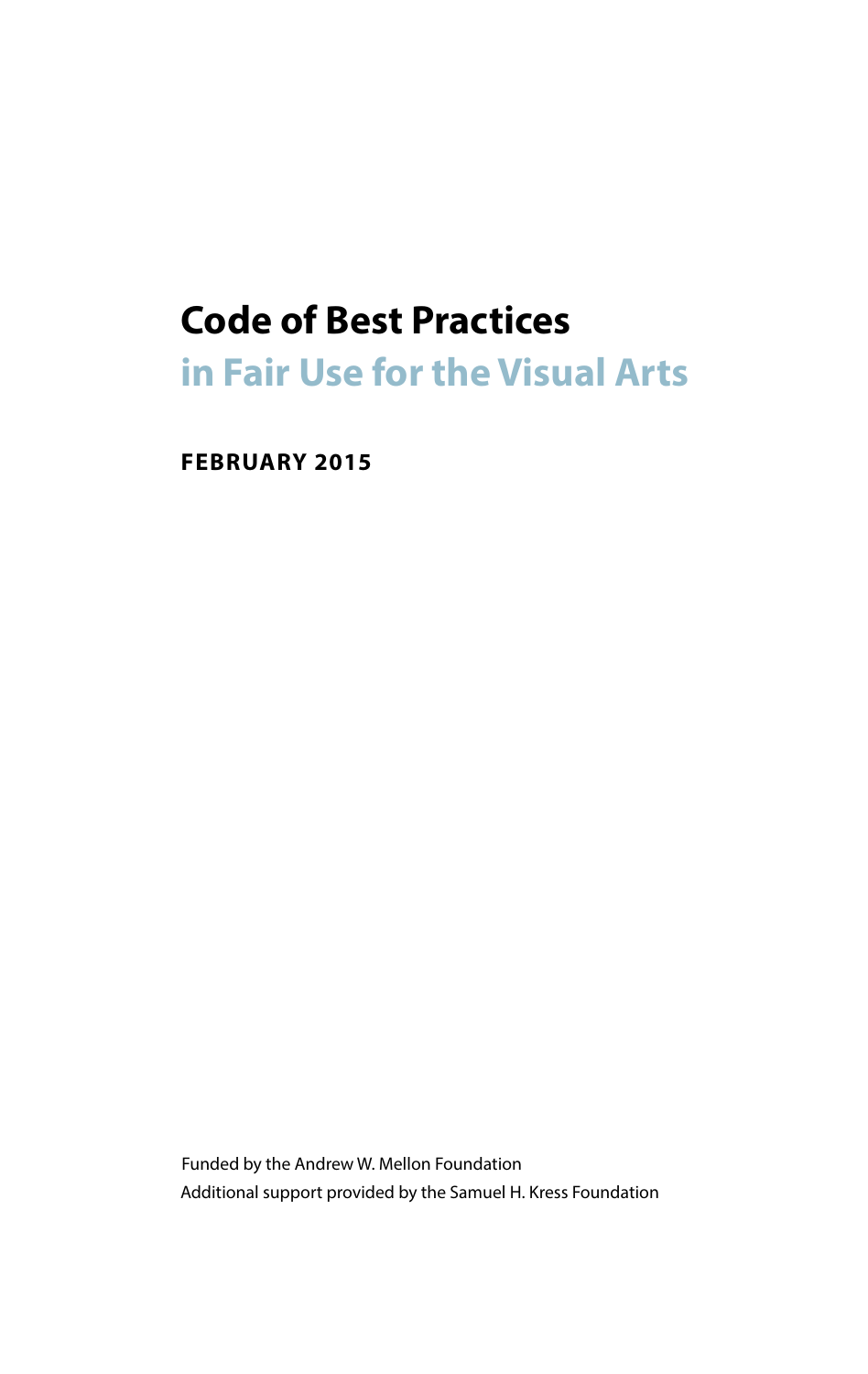#### **MESSAGE FROM THE CAA PRESIDENT**

The mission of the College Art Association (CAA) is to promote the visual arts and their understanding through advocacy, intellectual engagement, and a commitment to the diversity of practices and practitioners. CAA contributes to the visual arts profession as a whole through scholarly publications, advocacy, exchange of research and new work, and the development of standards and guidelines that reflect the best practices of the field.

The *Code of Best Practices in Fair Use for the Visual Arts* is based on a consensus of professionals in the visual arts who use copyrighted images, texts, and other materials in their creative and scholarly work and who, through discussion groups, identified best practices for using such materials. They included art and architectural historians, artists, designers, curators, museum directors, educators, rights and reproduction officers, and editors at scholarly publishers and journals.

CAA is grateful to Lead Principal Investigators Patricia Aufderheide and Peter Jaszi of American University for their oversight and execution of this project, including their surveying nearly 12,000 CAA members on their use of copyrighted materials, conducting 100 interviews to identify key issues, facilitating discussions with another 120 visual arts professionals to understand and identify points of consensus concerning best practices in use of such materials and, finally, articulating that consensus in the Code of Best Practices.

CAA expresses its deep appreciation to the many visual arts professionals who gave their time and expertise to this project. Special thanks are due to the other principal investigators—Linda Downs, Anne Collins Goodyear, under whose CAA presidency the project began, and Jeffrey Cunard—as well as to Gretchen Wagner, who, with Jeffrey, cochaired CAA's Task Force on Fair Use. CAA also thanks the project advisors, the Legal Advisory Committee, the Task Force on Fair Use, its Committee on Intellectual Property, and its Professional Practices Committee for expert assistance, and Janet Landay, project manager, for orchestrating all logistics. A full list of participants is set out in the credits that follow the Code.

Finally, CAA acknowledges the generous support of the Andrew W. Mellon Foundation and the Samuel H. Kress Foundation, without which this project would not have been possible.

DEWITT GODFREY *President, CAA, and Professor, Art and Art History Department, Colgate University*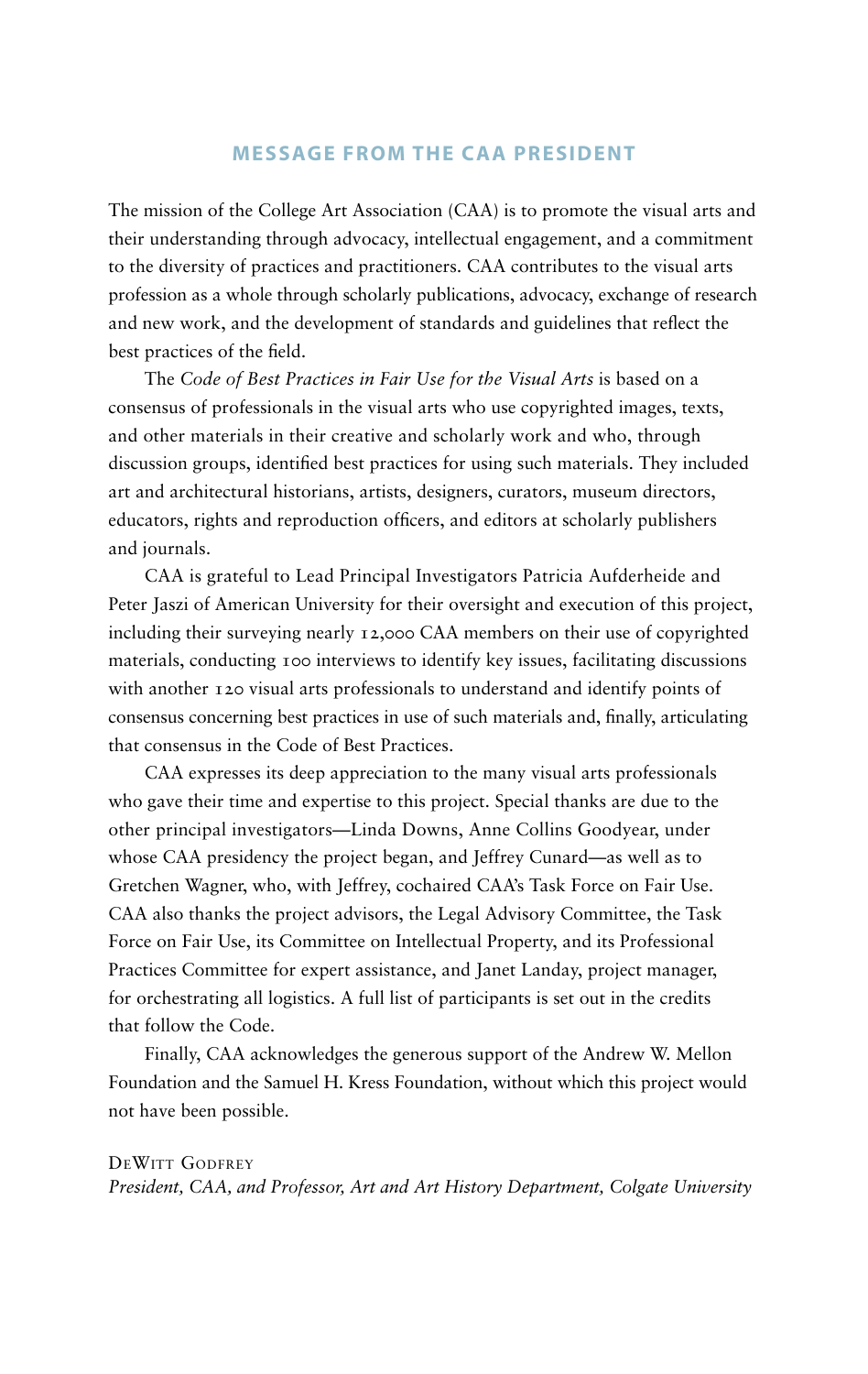## **TABLE OF CONTENTS**

| $\overline{2}$ | Message from the CAA President                                    |
|----------------|-------------------------------------------------------------------|
| 5              | Introduction                                                      |
| 6              | Why the Code?                                                     |
| 6              | When the Code Does and Does Not Apply                             |
| 7              | Applying the Code                                                 |
| 9              | <b>Code of Best Practices</b>                                     |
| 9              | One: Analytic Writing                                             |
| 10             | Two: Teaching about Art                                           |
| 11             | Three: Making Art                                                 |
| 11             | Four: Museum Uses                                                 |
| 13             | Five: Online Access to Archival and<br><b>Special Collections</b> |
| 14             | Appendix A: Fair Use Today                                        |
| 18             | Appendix B: How the Code Was Created                              |
|                |                                                                   |

Credits **19**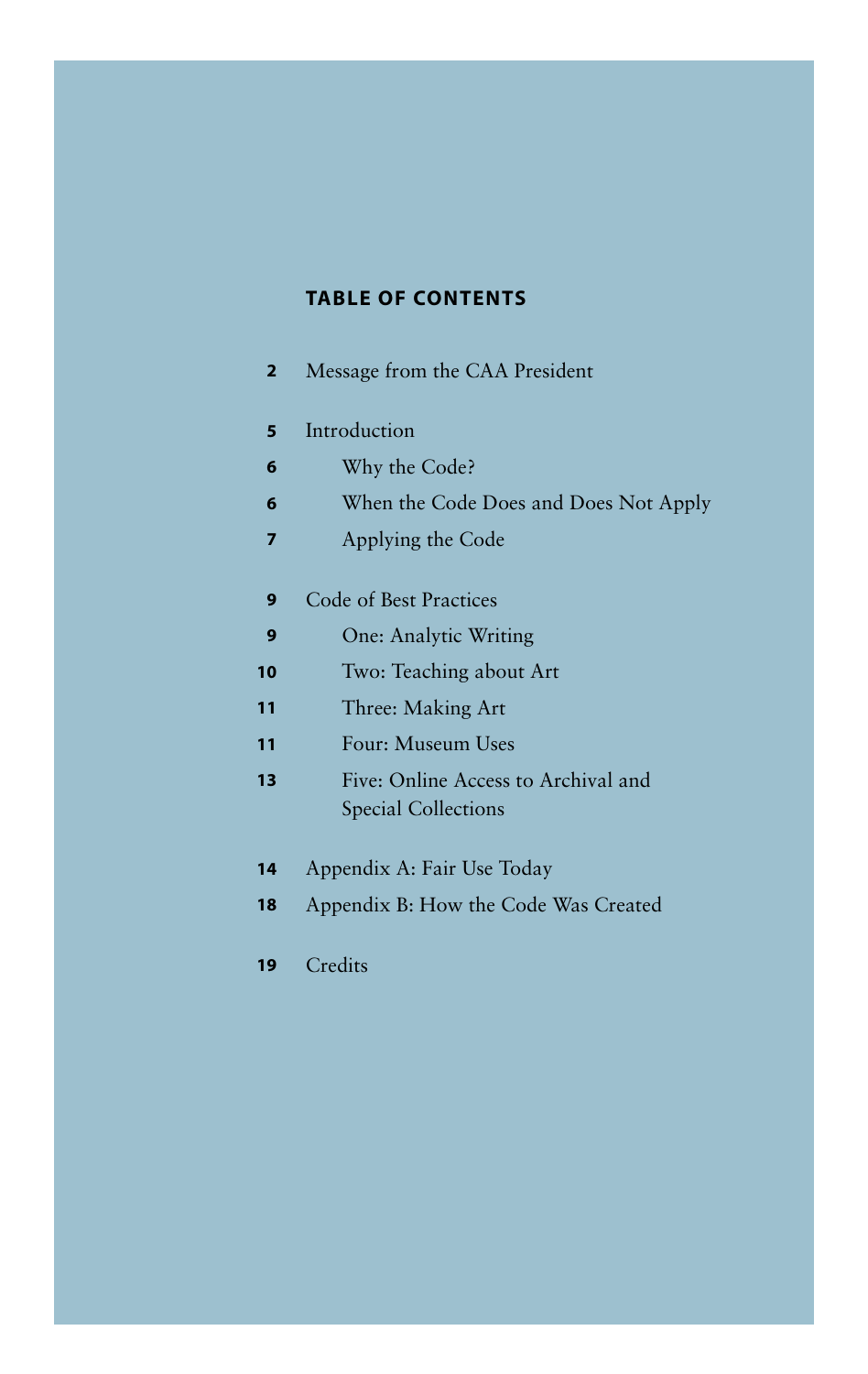## **Introduction**

The *Code of Best Practices in Fair Use* was created with and for the visual arts community. Copyright protects artworks of all kinds, audiovisual materials, photographs, and texts (among other things) against unauthorized use by others, but it is subject to a number of exceptions designed to assure space for future creativity. Of these, fair use is the most important and the most flexible. (Appendix A is an essay by Peter Jaszi presenting a perspective on fair use.) The Code describes common situations in which there is a consensus within the visual arts community about practices to which this copyright doctrine should apply and provides a practical and reliable way of applying it.

Assessing fair use in light of shared professional understandings is a respected practice. Invoking professional practices provides members of a community with a clear framework in which to apply fair use with confidence, knowing the shared norms of their field. Having a code of best practices allows them to share their common understandings with others—including publishing entities, distributors, insurers, and lawyers—who may make decisions on which they depend. In addition to serving as a useful tool for individuals, a code can assist institutions and their counsel in applying the doctrine and developing policies that reflect their particular concerns. Further, a code provides guidance to rights holders as to when it may not make sense for them to claim infringement in light of an appropriate invocation of fair use. Finally, although a code cannot control the judicial interpretation of fair use, it helps courts to become familiar with best practices in a professional community when called upon to rule on fair use.

The right to make fair use of copyrighted materials is a key tool for the visual arts community, although its members may not always choose to take advantage of it. They may still seek copyright permissions, for instance, to maintain relationships, to reward someone deemed deserving, or to obtain access to material needed for their purposes. But, in certain other cases, including those described in the Code, they may choose instead to employ fair use of copyrighted material in order to accomplish their professional goals.

Many members of the visual arts community employ fair use in their professional practices and many do so regularly. For instance, scholars and their editors employ fair use in the context of analytic writing (for example, in using reproductions of copyrighted artworks and quotations). Teachers rely on it—along with other copyright exceptions—to show images of works being discussed during class sessions, and, even more heavily, to provide relevant images for student use outside class. In the museum context, fair use may be employed in exhibitions and publications, and in a range of digital and educational projects. Artists may employ fair use to build on preexisting works, engage with contemporary culture, or provide artistic, political, or social commentary. And the entire visual arts community benefits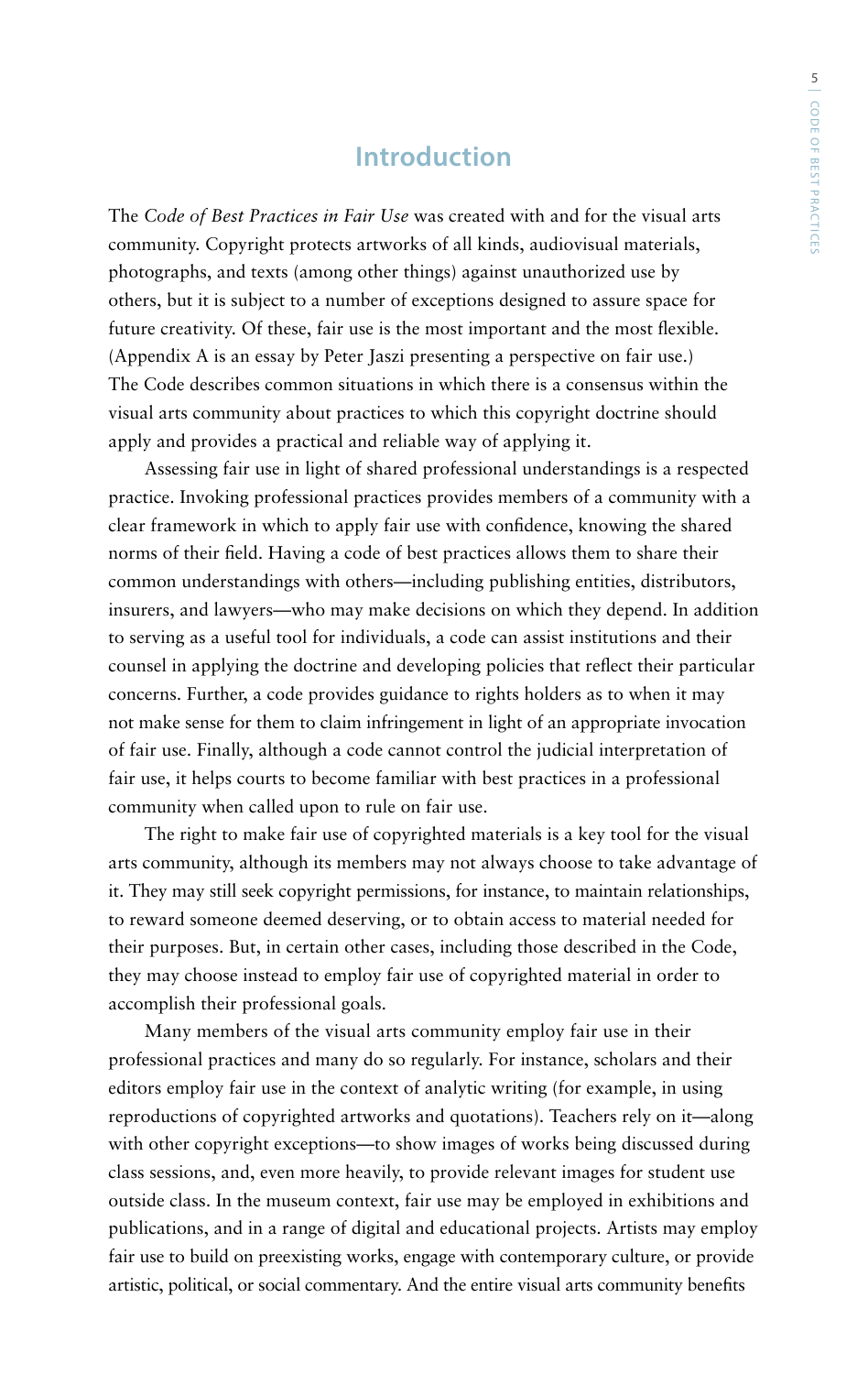6 from fair use when it enables enhanced access to archival materials. These are only some of the most common ways in which fair use is central to visual arts practice.

#### **WHY THE CODE?**

Artists, scholars, teachers, museum professionals, and others represented in the College Art Association membership are significant producers of copyrighted works and they value their own rights. CAA recognized the value of promoting greater certainty among its members about the appropriate exercise of fair use. The risk posed by widespread uncertainty on this point was underscored by the common default expectation that users of copyrighted material should routinely seek permission to eliminate potential legal liability for unauthorized uses. CAA members were aware that such a culture of permissions could limit the work of the visual arts community and, as a result, deprive the public, especially in a digital era. CAA therefore engaged Patricia Aufderheide and Peter Jaszi, professors at American University and leading experts in copyright and fair use, to assess the current state of the community's practices with respect to the use of third-party copyrighted materials. In 2014, thanks to generous preliminary funding from the Samuel H. Kress Foundation and a major grant from the Andrew W. Mellon Foundation, CAA asked Aufderheide and Jaszi to prepare "Copyright, Permissions, and Fair Use among Visual Artists and the Academic and Museum Visual Arts Communities: An Issues Report."

The Issues Report, which was based on their interviews with 100 visual arts professionals and a survey of CAA members, reported that the practices of many professionals in the visual arts are constrained due to the pervasive perception that permissions to use third-party materials are required even where a confident exercise of fair use would be appropriate. Most commonly the decision not to rely on fair use is made by visual arts professionals themselves. Although members of the community may rely on fair use in some instances, they may self-censor in others, due to confusion, doubt, and misinformation about fair use, leading them to over-rely on permissions. (This is in contrast to self-censorship due to specific, non-copyright-related circumstances, such as a personal relationship with an artist.) Doing so jeopardizes their ability to realize their own full potential, as well as that of the visual arts community as a whole.

Aware of the success of other communities in developing codes of best practices in fair use, and of the opportunity that best practices present to help shape the application of fair use law, CAA decided to create such a code for the visual arts community. The methodology is described in Appendix B.

#### **WHEN THE CODE DOES AND DOES NOT APPLY**

Fair use is part of US copyright law, and the Code applies to the activities of members of the visual arts community who use copyrighted works in the US in furtherance of their professional goals. The Code applies to any copyrighted work used in the United States regardless of whether the work originated outside the United States. The Code does not apply to reproductions, distributions,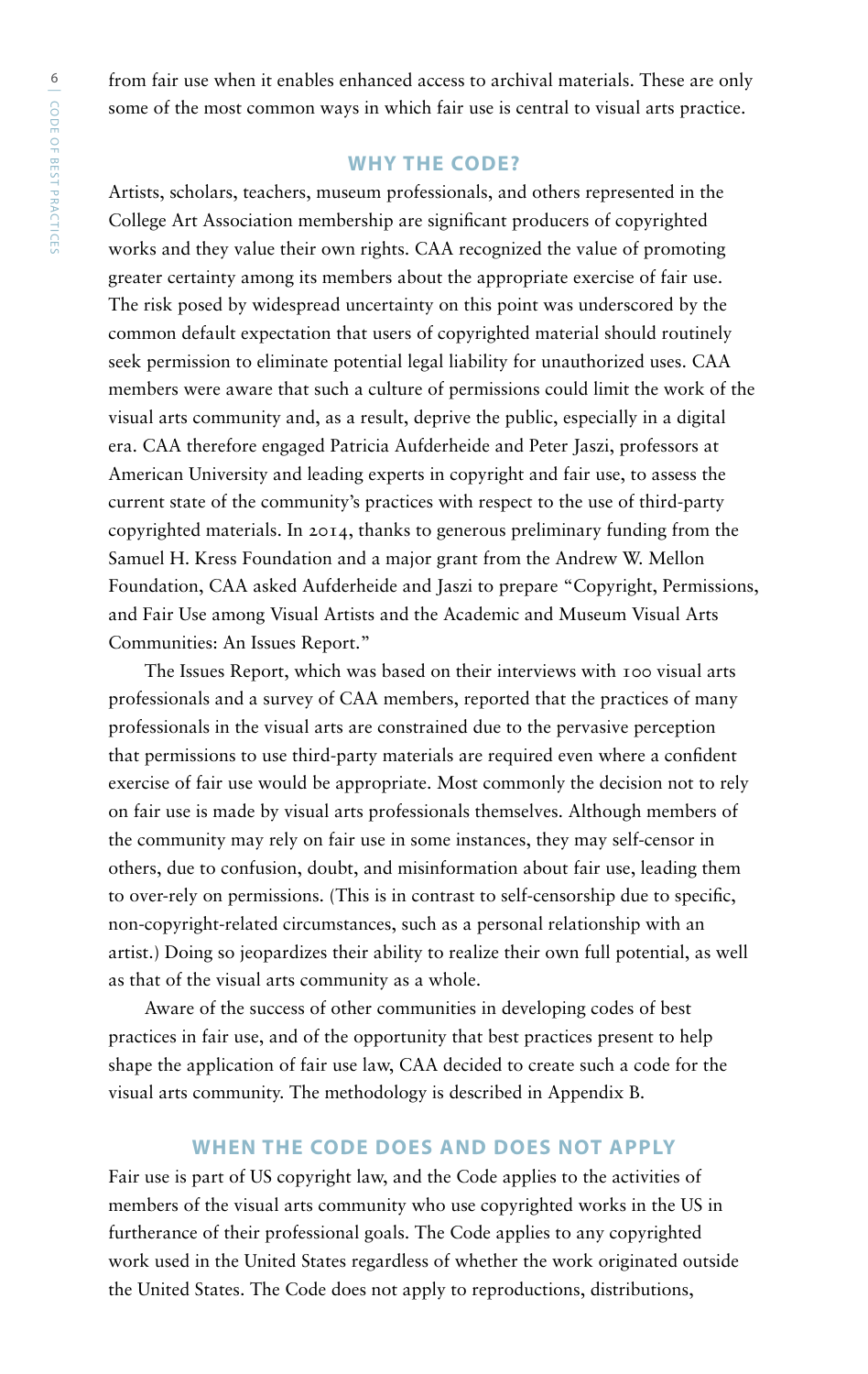uses specifically targeted toward other countries, to which those countries' laws may apply.

performances, and other uses outside the United States, including web-based<br>
uses specifically targeted toward other countries, to which those countries'<br>
laws may apply.<br>
The Code is not applicable to—and is not needed fo The Code is not applicable to—and is not needed for—uses of material for which permissions already have been granted to the broader public, such as through Creative Commons licenses, which provide advance permission for a range of uses. Anyone may use such works in ways authorized by the applicable license but may also invoke fair use for other kinds of uses, where appropriate.

Similarly, the Code is not a guide to—and, again, is not needed for—the use of material that is in the public domain. By definition, public domain material is not protected by copyright and may be used without regard to copyright. According to the reasoning of the decision in *Bridgeman Art Library v. Corel Corp.*, 36 F. Supp. 2d 191 (S.D.N.Y. 1999), moreover, copyright-free material also includes faithful photographic reproductions of two-dimensional artworks, which are distinct from the artworks they depict. *Bridgeman*, however, does not on its face apply to still photographs of three-dimensional works, such as sculpture, architecture, and performance art. Nevertheless, such photographs might be used pursuant to fair use in light of the principles and limitations set forth in the Code.

In practice, fair use can be applied only to works for which users can obtain access, including, for example, in the case of visual art, to reproductions, such as analog slides or digital images. Sometimes, however, permission must be sought simply because a "sole source" controls an art object or reproductions thereofeven where the work itself is in the public domain. Because demands for permission fees in this context are not based on copyright, fair use cannot be invoked to avoid paying such fees.

Fair use and, therefore, the Code, also do not apply to the extent that a license agreement or other contract controls reproduction or other use. Thus, for example, archives must abide by restrictions imposed by donors, and museums must comply with provisions for rights clearance in distribution contracts that supersede fair use. Sometimes such terms may be found in the "fine print" of agreements that may otherwise be noncontroversial.

#### **APPLYING THE CODE**

Fair use can be applied consistently based on logical principles grounded in factual contexts. The Code describes an approach to reasoning about the application of fair use to issues both familiar and emergent. It does not provide rules of thumb, bright-line rules, or other decision-making shortcuts. For instance, it does not prescribe a uniform size or resolution for digital images that might be appropriate for all online uses. Rather, it calls on a user to consider context in deciding what image size should be employed for any new use, in light of the user's professional goals and other considerations.

Likewise, the Code refers users to generally applicable professional standards, which, in turn, may evolve over time. This is the case, for example, where it invokes the concept of "appropriate metadata" (which might include information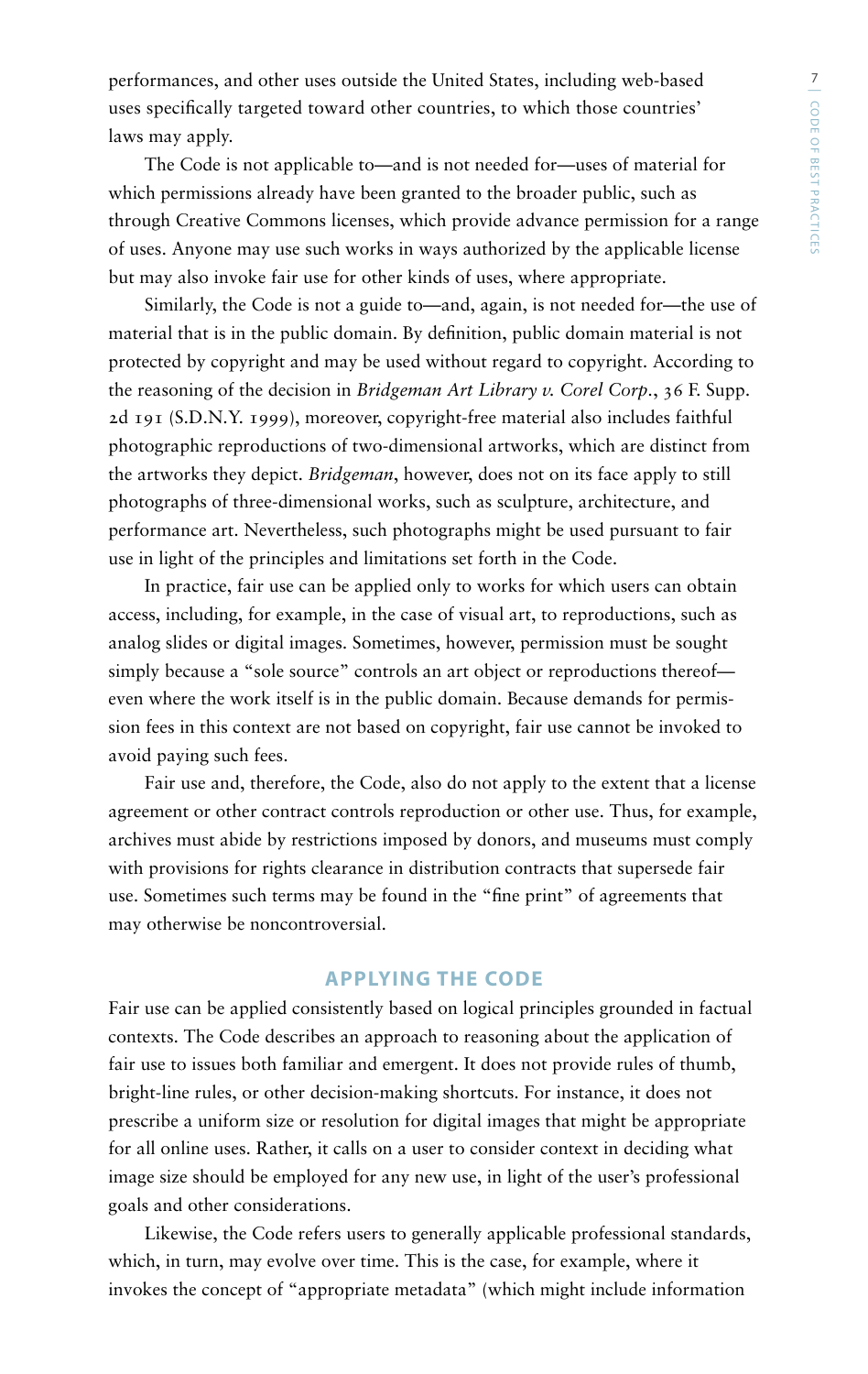8 about the title, artist, date, medium, provenance, current location, ownership, and other characteristics of a work), the meaning of which may differ according to context.

Finally, it is important to emphasize that decisions about whether to utilize the principles of the Code are not affected or limited by the possibility that others may make further uses of the copyrighted material in question. As the law has been interpreted, such "downstream" uses (scanning a book illustration and placing the image on consumer goods, for example) do not give rise to legal liability on the part of visual arts professionals who themselves have relied appropriately on fair use in making the material available and are not actively aware of widespread misuse of it by others.

The Code that follows states five consensus principles that reflect best practices by members of the visual arts community in applying fair use. Each of the principles is given shape by its associated limitations, which are integral to application of the principle. The Code includes only principles and limitations about which there was near-universal consensus among the discussion groups' participants. As a result, they are not necessarily exhaustive.

More specifically, the Code does not describe all the situations in which fair use might be available to members of the visual arts community. Rather, it addresses only the most common situations that members of the community encounter. By the same token, the Code's principles and limitations are, of course, subject to interpretation.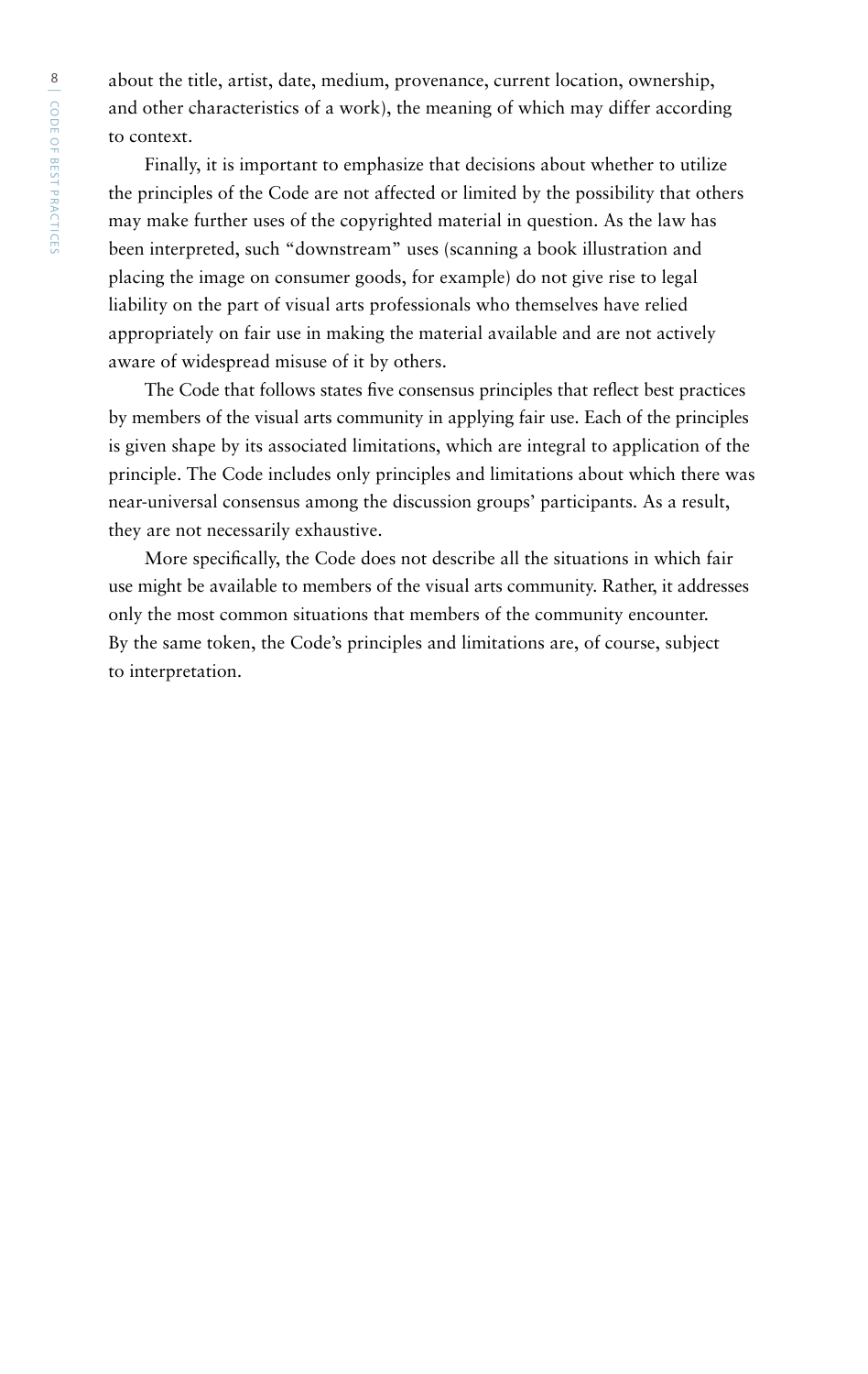## **The Code of Best Practices: Situations, Principles, and Limitations**

#### **ONE: ANALYTIC WRITING**

**DESCRIPTION** Analytic writing focuses attention on artists, artworks, and movements; it includes analyses of art within larger cultural, political, and theoretical contexts. Such writing routinely includes reproductions, in full or in part, of relevant artworks in all media, texts, historical images, digital phenomena, and other visual culture. This material—much of it copyrighted—may be drawn from a variety of sources, including the collections of libraries and archives (generally referred to here as "memory institutions"), notes and photographs taken by the writer, and documentary reproductions created or published by others; some works start out in analog formats and others are born digital. Sometimes the visual or textual works reproduced in connection with analytic writing are the specific subjects of analysis. Sometimes they are used to illustrate larger points about artistic trends and tendencies, or to document a particular point or conclusion. Such writing is published both within traditional academic venues and in everexpanding venues beyond them. It may be published in a variety of formats, including print and electronic books and journals, exhibition catalogues, collection catalogues, blog and social media posts, and contributions to collaborative digital projects, such as wikis (which projects often reside in institutional repositories), or it may be delivered at academic meetings or on similar occasions. The effectiveness of analytic writing about art is improved by the reproduction of the materials that it references. In many instances, particularly for works of visual art, writers may conclude that reproduction of an entire work may be the most appropriate way to make their points.

**PRINCIPLE** In their analytic writing about art, scholars and other writers (and, by extension, their publishers) may invoke fair use to quote, excerpt, or reproduce copyrighted works, subject to certain limitations:

#### **Limitations**

- n The writer's use of the work, whether in part or in whole, should be justified by the analytic objective, and the user should be prepared to articulate that justification.
- n The writer's analytic objective should predominate over that of merely representing the work or works used.
- The amount and kind of material used and (where images are concerned) the size and resolution of the published reproduction should not exceed that appropriate to the analytic objective.
- n Justifications for use and the amount used should be considered especially carefully in connection with digital-format reproductions of born-digital works,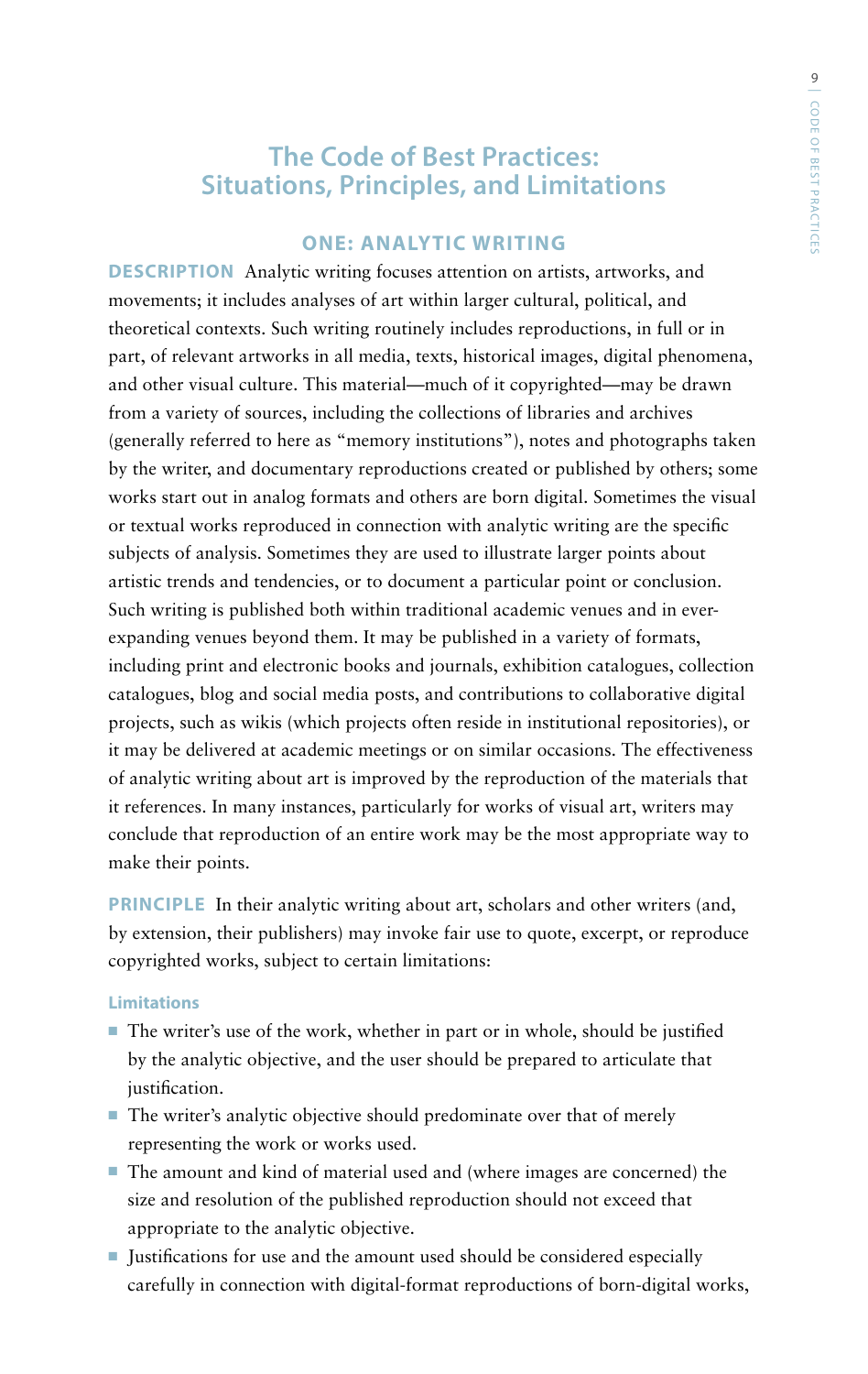- 10 where there is a heightened risk that reproductions may function as substitutes for the originals.
	- Reproductions of works should represent the original works as accurately as can be achieved under the circumstances.
	- $\blacksquare$  The writing should provide attribution of the original work as is customary in the field, to the extent possible.

#### **T WO: TEACHING ABOUT ART**

**DESCRIPTION** Teaching about art in studio and classroom settings, whether in academia or elsewhere, has historically been achieved using reproductions of artwork as illustrations. Today, technology has extended the classroom beyond four walls: teachers may show digital slides or video in classrooms, while also making such works that are related to their courses available to students online by means, for example, of course management platforms. Some institutions also offer their students art courses conducted entirely online. Although specific copyright exceptions are available for some teaching activities, teachers' fulfillment of their mission often is frustrated by the narrow scope of those exceptions. Even where these exceptions may be adequate to cover face-to-face teaching or distance education in real time, they fail to cover many forms of pre- and post-class support that teachers wish to provide to students. In support of their teaching activities, teachers in the visual arts long have maintained collections of exemplary documentation for their own use and that of their students. Sometimes these are maintained in their personal files and sometimes in departmental or other institutional reference collections. Those who maintain such files generally agree that they would prefer to share them more broadly, with peers or related institutions, to create more powerful teaching resources.

**PRINCIPLE** Teachers in the visual arts may invoke fair use in using copyrighted works of various kinds to support formal instruction in a range of settings, as well as for uses that extend such teaching and for reference collections that support it, subject to certain limitations:

#### **Limitations**

- The works selected should further the teacher's substantive pedagogical objectives.
- $\blacksquare$  The teacher's pedagogical objective should predominate over that of merely representing the work or works used.
- n Student access to course management sites where such works are made available should be restricted to those enrolled in the course or otherwise designated by the teacher.
- n Images made available to students should, to the extent possible, accurately represent the works they depict.
- n If providing downloadable images online is justified by the teacher's objectives, those images should be suitable in size for satisfactory full-screen projection or display on a personal computer or mobile device, but generally not larger.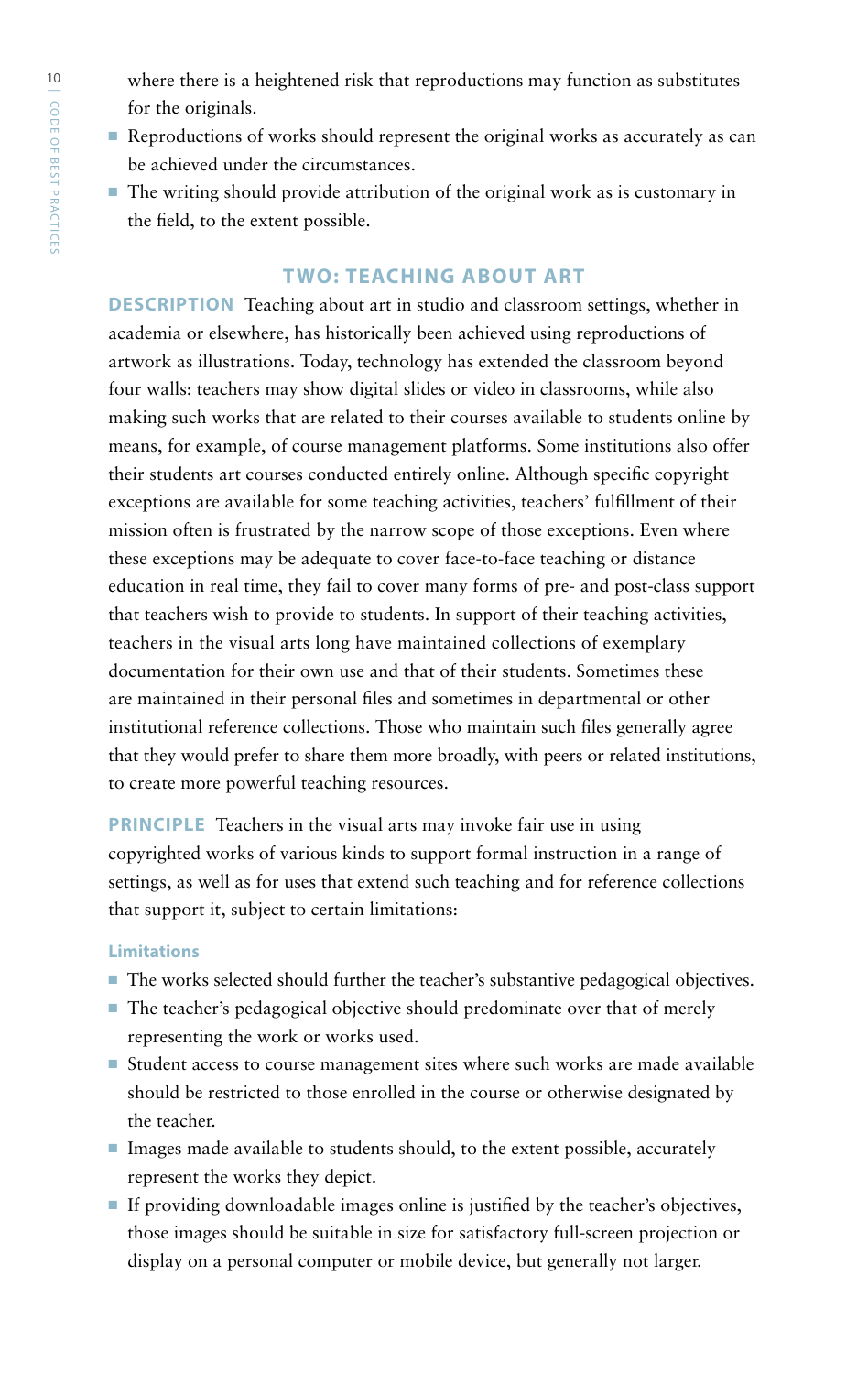- $\blacksquare$  When displayed, images should be accompanied by attribution of the original  $11$ work as is customary in the field, to the extent possible.
- Images and other items in a reference collection should be augmented with appropriate and reasonably available metadata.
- n Access to an institutional reference collection should be limited to persons affiliated with the institution and its partner institutions, such as students, faculty, and authorized researchers, subject to a requirement that items in the collection should be used only for legitimate purposes.

#### **THREE: MAKING ART**

**DESCRIPTION** For centuries, artists have incorporated the work of others as part of their creative practice. Today, many artists occasionally or routinely reference and incorporate artworks and other cultural productions in their own creations. Such quotation is part of the construction of new culture, which necessarily builds on existing culture. It often provides a new interpretation of existing works, and may (or may not) be deliberately confrontational. Increasingly, artists employ digital tools to incorporate existing (including digital) works into their own, making uses that range from pastiche and collage (remix), to the creation of new soundscapes and lightscapes. Sometimes this copying is of a kind that might infringe copyright, and sometimes not. But whatever the technique, and whatever may be used (from motifs or themes to specific images, text, or sounds), new art can be generated.

**PRINCIPLE** Artists may invoke fair use to incorporate copyrighted material into new artworks in any medium, subject to certain limitations:

#### **Limitations**

- Artists should avoid uses of existing copyrighted material that do not generate new artistic meaning, being aware that a change of medium, without more, may not meet this standard.
- n The use of a preexisting work, whether in part or in whole, should be justified by the artistic objective, and artists who deliberately repurpose copyrighted works should be prepared to explain their rationales both for doing so and for the extent of their uses.
- n Artists should avoid suggesting that incorporated elements are original to them, unless that suggestion is integral to the meaning of the new work.
- n When copying another's work, an artist should cite the source, whether in the new work or elsewhere (by means such as labeling or embedding), unless there is an articulable aesthetic basis for not doing so.

#### **FOUR: MUSEUM USES**

**DESCRIPTION** Museums regularly curate and organize temporary or permanent (i.e., long-term) exhibitions, which include works from their own, other institutional, and private collections. Exhibitions can generate new artistic and scholarly insights and attract and enhance the experience of museum visitors. Frequently, exhibitions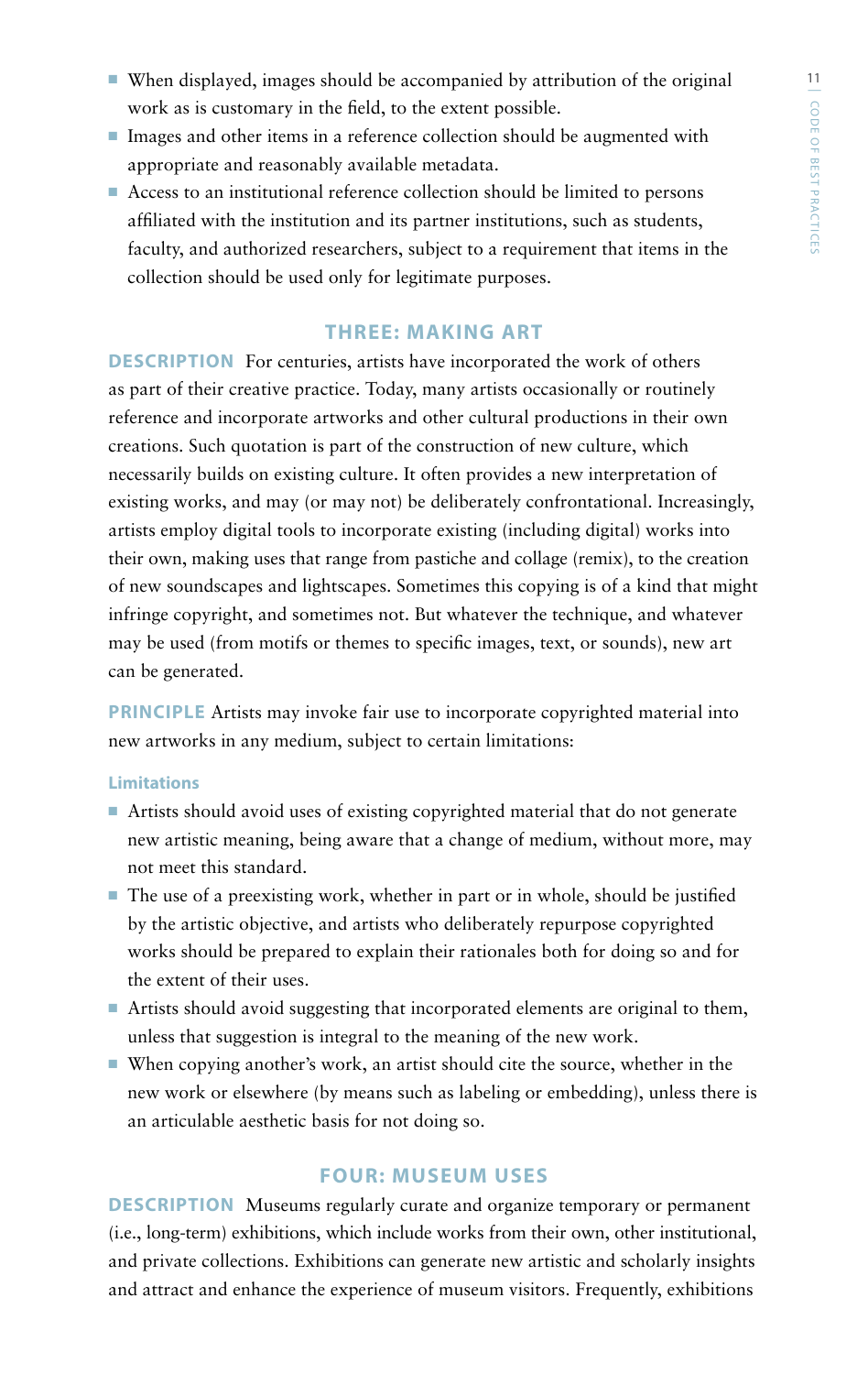12 may enhance or confirm the reputations of the artists whose work is included. Museums also routinely prepare print and graphic materials associated with exhibitions, including wall panels that display text and reproductions of related images; make available brochures and educational guides; publish catalogues; and offer related lectures and other public programs. Many museums also offer various kinds of guides (including publicly accessible databases) that reproduce images for many or all of the works in their permanent collections. Increasingly, they are doing all these things using digital and other new technologies. For example, visitors may access electronic information about exhibitions and collections with their own or a museum-supplied portable device, which may be networked. Teachers and students may access exhibition- and collection-related educational or curricular materials (text, mixed media, and video) on the museum's website and social media channels, or through third parties, including for-profit and nonprofit publishers. Physical exhibitions may be complemented by virtual counterparts or online enhancements so that remote visitors can virtually "walk through" the galleries, appreciate the curatorial narrative, and, if desired, focus their attention on particular works. Similarly, online documentation of collections (including collection catalogues and databases of images and metadata) can help to place individual artworks in a larger institutional or cultural context and provides some of the benefits of a physical visit to the museum, as well as providing access to material not currently on display. Such documentation also may prepare the members of the public to interact more fully with art when they visit the museum in person.

**PRINCIPLE** Museums and their staffs may invoke fair use in using copyrighted works, including images and text as well as time-based and born-digital material, in furtherance of their core missions, subject to certain limitations:

#### **Limitations**

- When copyrighted works are used in connection with physical or virtual exhibitions, the use should be justified by the curatorial objective, and the user should be prepared to articulate that justification.
- $\blacksquare$  The amount of a work used in museum publications, the size and resolution of published reproductions, and the level of fidelity of those reproductions should be appropriate to the analytic or educational purpose.
- Downloadable images made available online should be suitable in size for full-screen projection or display on a personal computer or mobile device, but generally not larger.
- n When image details and support for "close looking" are offered online through large or high-resolution images, downloading should not be facilitated unless a special justification is present.
- n Images provided to the public should be accompanied by attribution of the original work as is customary in the field, to the extent possible.
- Images and other documentation of museum collections should be associated with all appropriate and reasonably available metadata.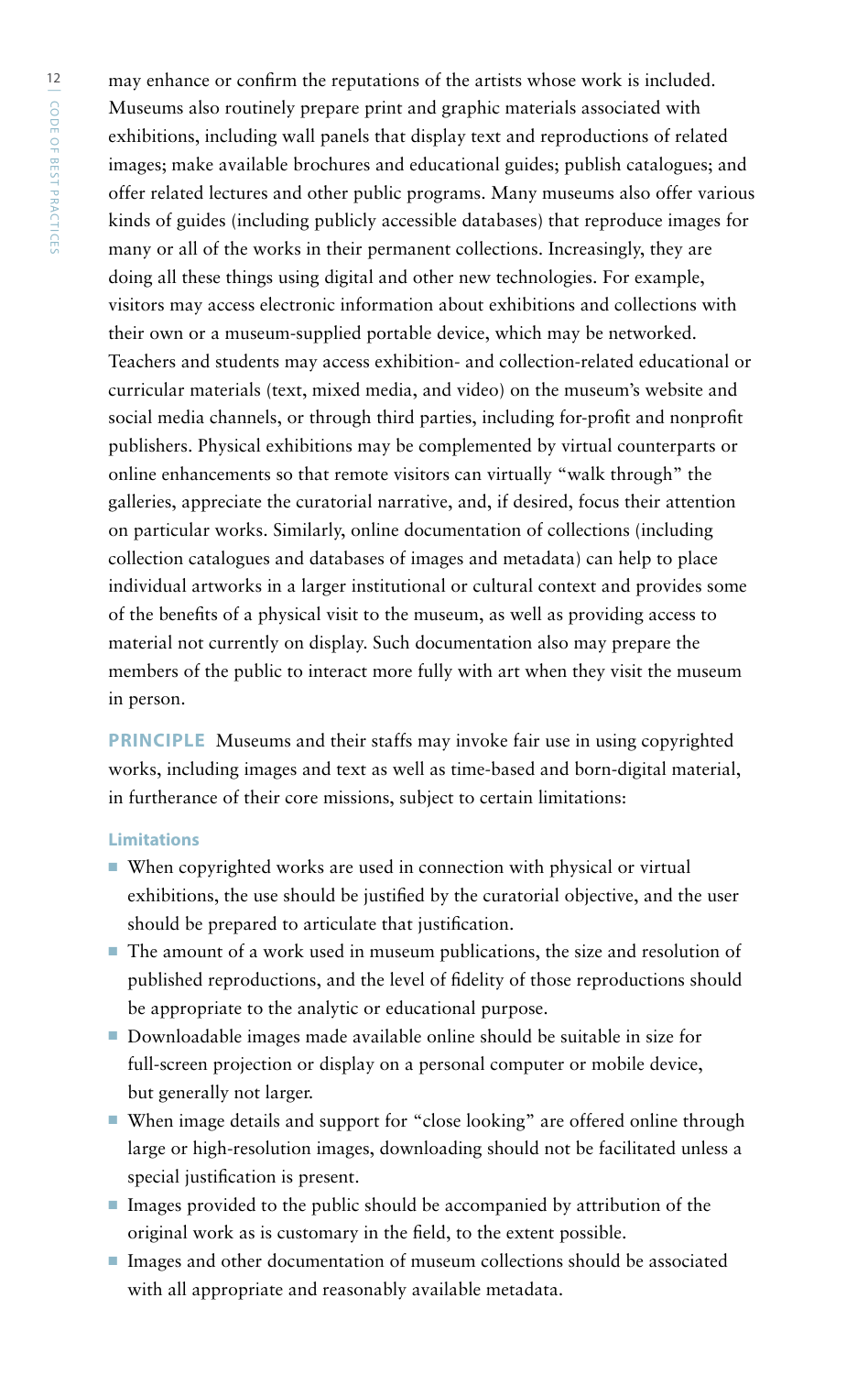$\blacksquare$  Images and documentation of museum collections should honor institutional  $13$ policies designed to protect noncopyright interests of third parties, including the privacy of individuals and the cultural sensitivities of communities.

## **FIVE: ONLINE ACCESS TO RELATED COLLECTIONS IN MEMORY INSTITUTIONS**

**DESCRIPTION** Many institutions, including academic libraries, art schools, museums, archives, and study centers, maintain collections of art-related documentation, including the sketches and studies, manuscripts, financial records, personal photographs, and book collections of artists, collectors, dealers, and others. Unless subject to use restrictions, including those imposed by donation agreements, these memory institutions typically make such documentation available for study and personal copying by scholars and members of the public. Much of this valuable and often unique study material—some unpublished and some difficult to trace to rights holders—may be under copyright. Online access resulting from digitization of these collections greatly expands their utility for scholars, students, artists, and the public; it also contributes to the protection of the information they contain against theft, disaster, and decay.

**PRINCIPLE** Memory institutions and their staffs may invoke fair use to create digital preservation copies and to enable digital access to copyrighted materials in their collections and to make those collections available online, with appropriate search tools, subject to the following limitations:

#### **Limitations**

- $\blacksquare$  Material made available online should be redacted to protect the privacy and other noncopyright interests of third parties, in accordance with prevailing professional standards.
- n Visitors to the site should be informed that the materials they access are provided for their personal and/or scholarly use, and that they are responsible for obtaining any copyright permissions that may be required for their own further uses of that material.
- n Institutions should prominently offer such users a point of contact for further information and correspondence and they should respond promptly to user complaints, corrections, and questions.
- $\blacksquare$  When provided, downloadable images provided online should be suitable in size and resolution for full-screen projection or display on a personal computer or mobile device, but generally not larger.
- Materials made available should be accompanied by attribution as is customary in the field, to the extent possible.
- n Items should be augmented with all appropriate and reasonably available metadata.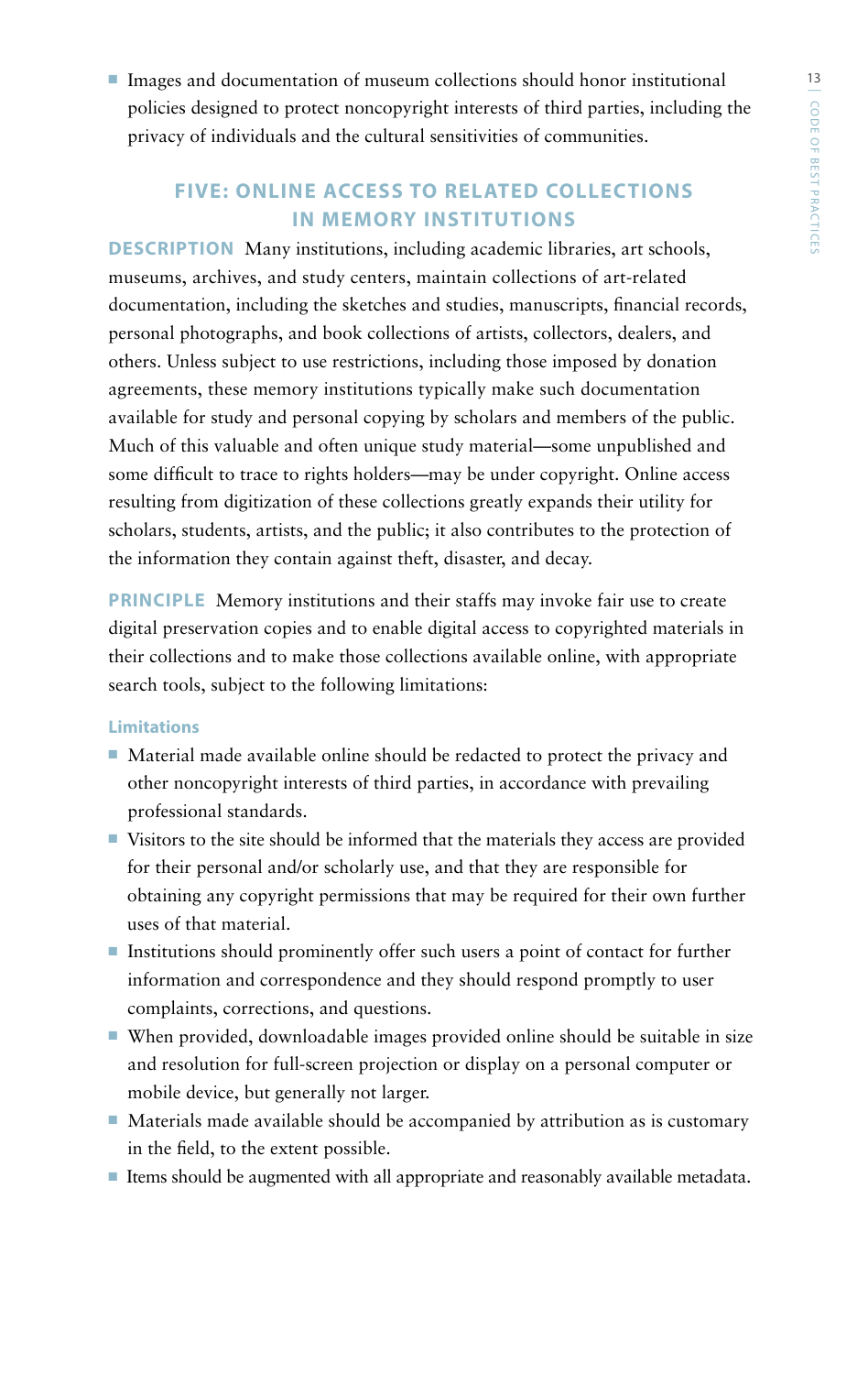## **Appendix A: Fair Use Today\***

Some background information about the fair use doctrine, seen in the context of copyright law and its objectives, may be helpful in thinking about how to use the Code. The goal of US copyright law is to promote the progress of knowledge and culture. Its best-known feature is protection of owners' rights. But copying, quoting, recontextualizing, and reusing existing cultural material can be critically important to creating and spreading knowledge and culture.

That is why there is a social bargain at the heart of copyright law. That bargain is: Our society offers creators some exclusive rights in copyrighted works, to encourage them to produce culture. The compensation that creators receive from exploiting their copyrights is important as an incentive to this ultimate end; it is not an end in itself. Society also limits copyright in important ways, so that the primary intended beneficiary of copyright law—the public—can benefit from those works. Most basically, copyright lasts for a limited time, and then works enter the public domain, where they are free for use by all. Other limitations allow the use of works protected by copyright without permission or payment to the copyright owner. Without those uses, creative and scholarly activities would suffer, and the public would lose out on important new work that builds on the past.

As Section 107 of the Copyright Act of 1976 provides, " fair use of a copyright work… is not an infringement of copyright."† Fair use is the most important limit on copyright monopoly rights. It has been part of US copyright law for more than 170 years. Where it applies, fair use is a right and not a mere privilege. Because copyright law describes fair use in general terms, the fair use doctrine can adjust to evolving circumstances, and the fact that it is asserted procedurally as an affirmative defense should not affect this characterization.

\* Peter Jaszi wrote this section and is solely responsible for it.

† § 107. Limitations on exclusive rights: Fair use

Notwithstanding the provisions of sections 106 and 106A, the fair use of a copyrighted work, including such use by reproduction in copies or phonorecords or by any other means specified by that section, for purposes such as criticism, comment, news reporting, teaching (including multiple copies for classroom use), scholarship, or research, is not an infringement of copyright. In determining whether the use made of a work in any particular case is a fair use the factors to be considered shall include—

- 1. the purpose and character of the use, including whether such use is of a commercial nature or is for nonprofit educational purposes;
- 2. the nature of the copyrighted work;
- 3. the amount and substantiality of the portion used in relation to the copyrighted work as a whole; and
- 4. the effect of the use upon the potential market for or value of the copyrighted work.

The fact that a work is unpublished shall not itself bar a finding of fair use if such finding is made upon consideration of all the above factors.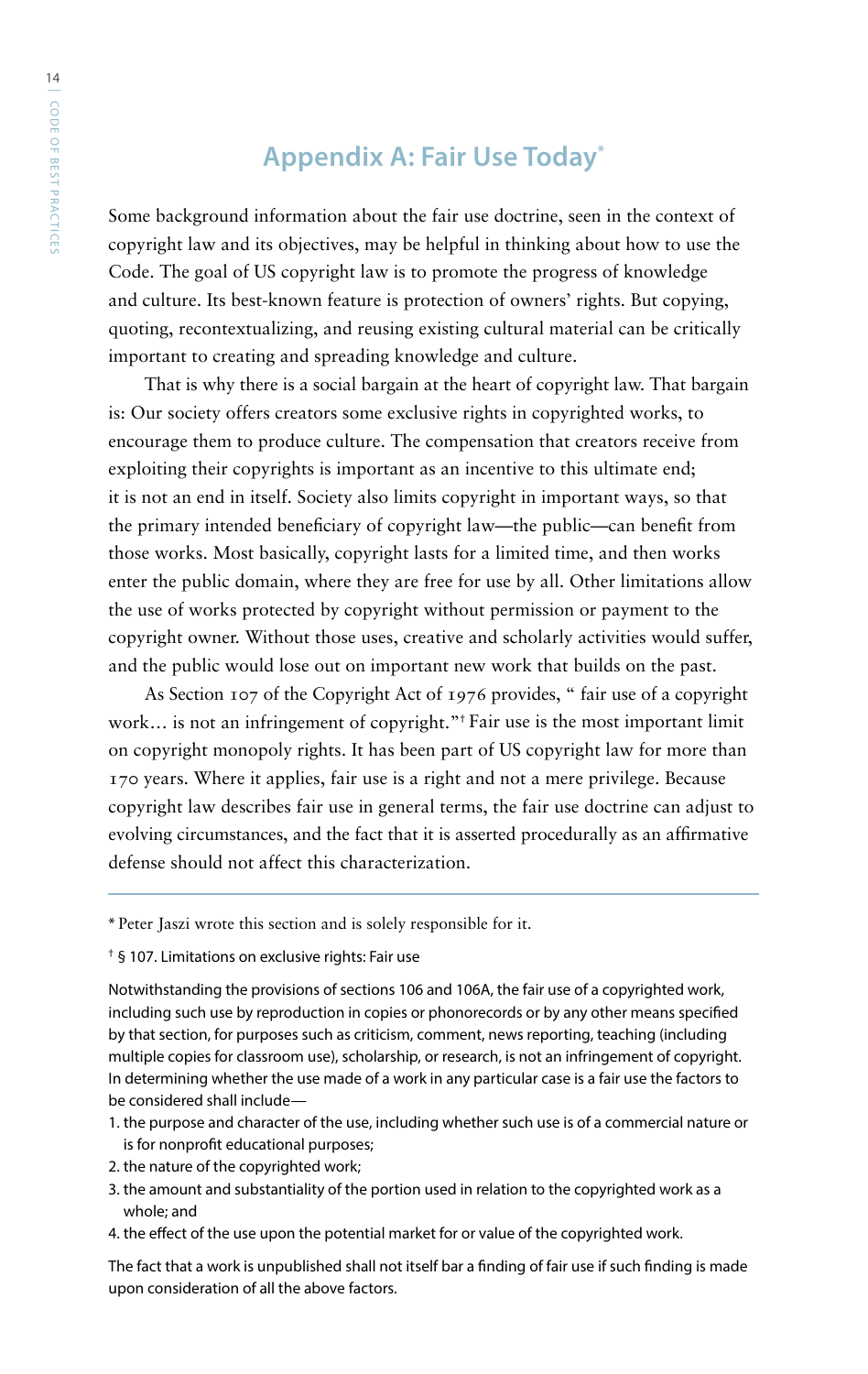As a comparison, for example, freedom of expression is a right that is also asserted as a defense in defamation cases. Rather than following a formula, lawyers and judges assess whether a particular use of copyrighted material is "fair" according to an "equitable rule of reason." This means taking into account all facts and circumstances to decide if an unlicensed use of copyrighted material generates social or cultural benefits greater than the cost imposed on the copyright owner.

Judicial decisions on fair use can give practitioners strong positive guidance about how to apply the doctrine. In 1976, Congress inscribed the venerable judge-made rule into Section 107, codifying the familiar "four factors." It also included a preamble, listing examples of uses that were eligible to be treated (as fair use. Notably, some of these (like "criticism, comment, . . . teaching, scholarship, [and] research") are core activities of many visual arts professionals. There then ensued a decade of generally cautious and even conservative court opinions, calling into question the real utility of the doctrine for those who make and comment on culture.

Since the early 1990s, however, the case law has taken a dramatic turn. By 2002, when the US Supreme Court affirmed the strong connection between fair use and First Amendment freedom of expression in *Eldred v. Ashcroft*, 537 U.S. 186 (2003), the doctrinal landscape already had changed dramatically. In the intervening time, the courts had indicated that a generally critical consideration in evaluating the fair use factors is whether the use can be considered "transformative" whether it "adds something new, with a further purpose or different character," as the Supreme Court put it in *Campbell v. Acuff-Rose Music*, 510 U.S. 569 (1994).

Since then, cases have reinforced the notion that for a use to be considered "transformative," it need not—as, in fact, it usually does not—entail a literal modification or revision of the original material. Instead, it is crucial that it has put that material in a new context where it performs a new function. Thus, the reproduction of an image to illustrate the argument of a scholarly article could qualify, just as could the use of copyrighted material in new art.

Where a use is transformative, the first statutory factor (looking to "purpose and character") will weigh strongly in favor of fair use even if the new use is "commercial" in character. The second factor (which implicates the nature of the work used) tends to favor transformative uses as well. This factor functions to provide certain imaginative works extra protection from unfair exploitation; however, this concern loses much of its force when they are used for new purposes. Moreover, where the third factor is concerned, courts will measure the appropriateness of the amount of copyrighted material used against the transformative purpose of

Note that although the factors are often viewed as representing the four corners of fair use analysis, the list is made explicitly nonexclusive; thus, courts can and (from time to time) do take other considerations into account, including the "public interest," in allowing the use under consideration to go forward. This may be of particular relevance to educational users and those associated with memory institutions, who can marshal strong arguments about the social utility of their activities.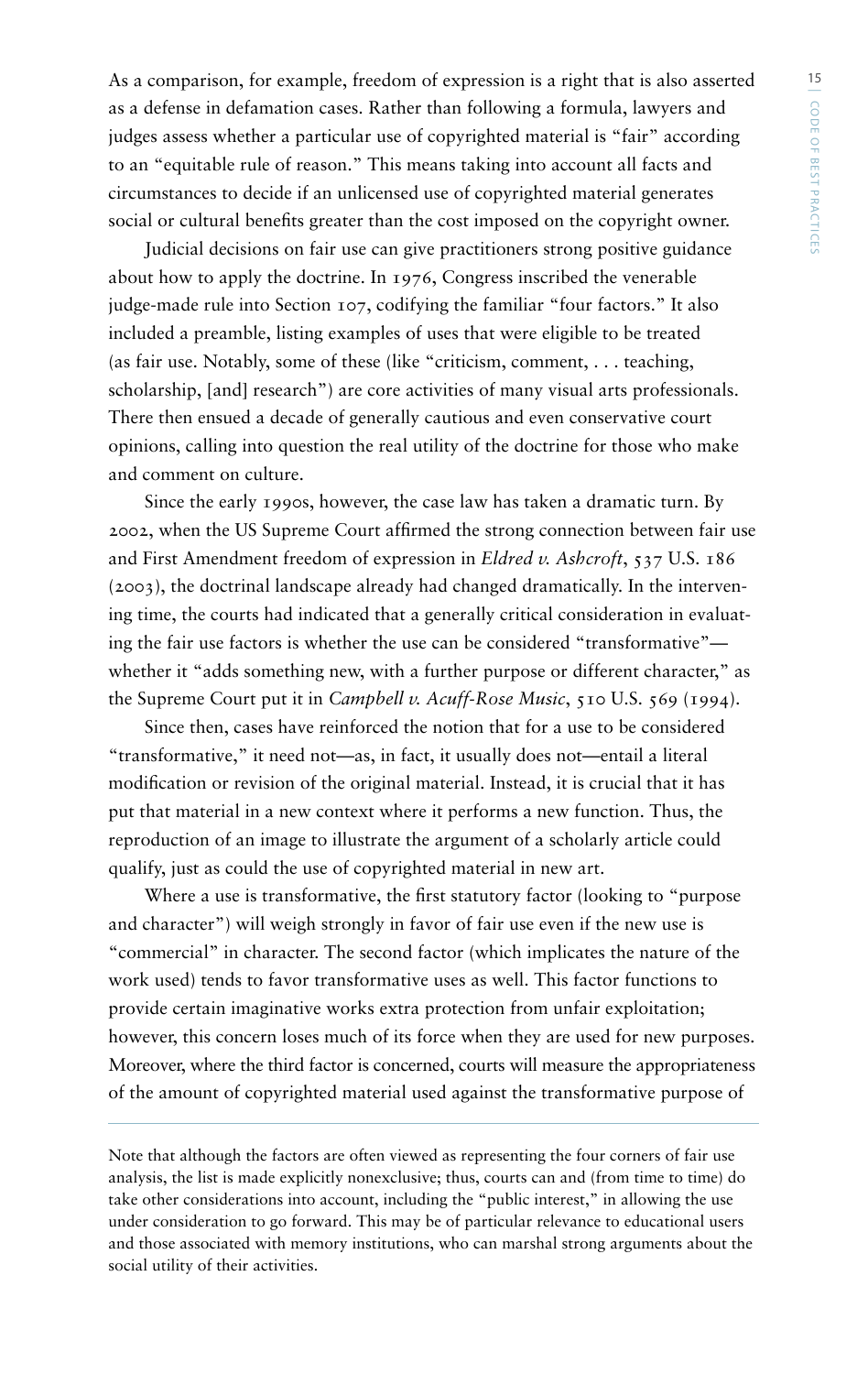16 that use; where visual imagery is concerned, use of an entire work often will qualify, as in *Nunez v. Caribbean Int'l News Corp*., 235 F.3d 18 (1st Cir. 2000).

And crucially, a transformative use is likely to weigh in favor of fair use under the fourth factor (directed toward the market harm suffered by the copyright holder), because (as increasing numbers of courts have recognized) copyright owners are not entitled to control the "transformative markets" for their works, as exemplified by *Bill Graham Archives v. Dorling Kindersley Ltd*., 448 F.3d 605 (2d Cir. 2006), which involved graphic art reproduced to illustrate a historical narrative. The unlicensed use of reference images (so-called "thumbnails") in internet search engines has been found to be fair on this basis, an example being *Perfect 10, Inc. v. Amazon.com, Inc.*, 508 F.3d 1146 (9th Cir. 2007). But, conversely, the transformativeness test also safeguards rights holders from the invasion of commercially significant markets or potential markets that they are entitled to exploit. When a use merely substitutes for an authorized use in a copyright owner's core market, for example, the photographic image of a statue chosen and used for its visual appeal on a postage stamp in *Gaylord v. United States*, 595 F.3d 1364 (Fed. Cir. 2010), it is less likely to be considered fair.

Where a use is deemed nontransformative, the market-harm test of factor four is likely to play a more important role in the analysis. Thus, for example, a textbook author's failure to license summaries of various artists' careers adopted from a proprietary website could weigh against a fair use finding. Alternatively, the reproduction of an "orphan" work that is not being actively exploited might be deemed fair on the same grounds.

As might be expected, these developments in the case law have been questioned by some, who have criticized the transformativeness test as too subjective in its application, too harsh (where the interests of copyright owners are concerned) in effect, and somehow inconsistent with the fact that copyright owners are granted an "exclusive right" to "prepare derivative works" under Section 106(2) of the Copyright Act. Only time may tell how well justified some of these objections are. But, as to the last, it is worth noting that all the exclusive rights granted in Section 106 are qualified. It is not clear why the derivative work right should be any less subject to fair use than, for example, the rights of "reproduction," "distribution," or "performance."

Certainly, controversy remains about how fair use should apply to so-called appropriation art, the case law concerning which was discussed at some length in the Issues Report that helped frame the issues addressed in this Code. The particular application of the transformativeness test in Cariou v. Prince, 714 F.3d 694 (2d Cir. 2013), involving new works created by defendant's overpainting of photographs taken from plaintiff's book, continues to attract critics as well as defenders. This Code offers a balanced approach to invoking fair use in this area of visual arts practice, as in others.

In general, there has never been as strong a general judicial consensus about the nature of the fair use doctrine as the one that exists today. In making fair use decisions about issues such as those that confront the visual arts community, judges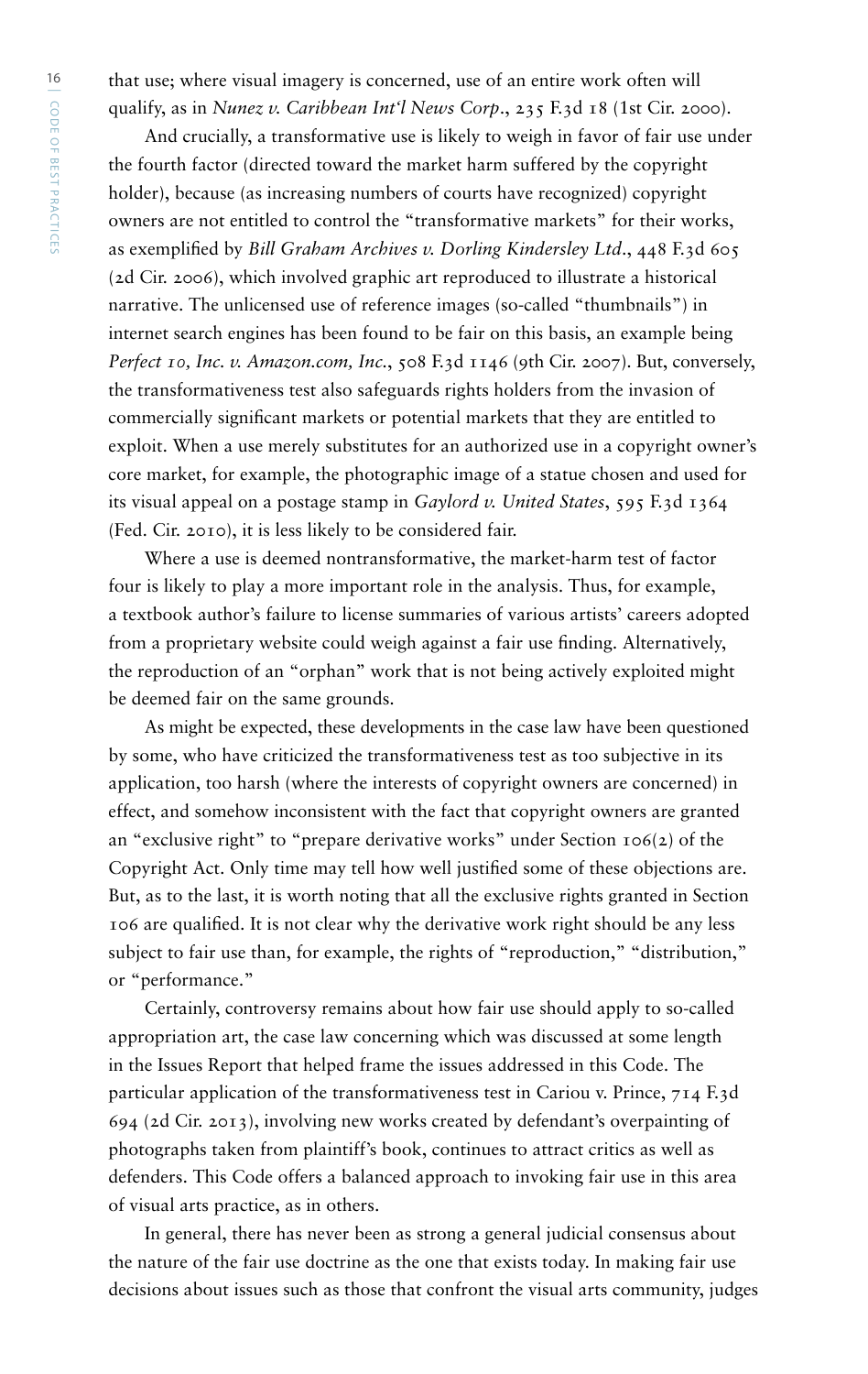today generally focus, in effect, on two key analytic questions: 17

- $\blacksquare$  Did the use "transform" the copyrighted material by using it for a purpose significantly different from that of the original, or did it do no more than provide consumers with a "substitute" for the original?
- $\blacksquare$  Was the material taken appropriate in kind and amount, considering the nature of both the copyrighted work and the use?

These two questions effectively collapse the four factors. The first question contains the first two factors—the purpose of the use and nature of the work used. Thus, for example, the unpublished nature of a work could weigh against fair use if a deceased artist's copyrighted private letters were being used for gratuitous and sensational effect, but it should have little bearing if the use were for an academic (and thus transformative) purpose. The second question rephrases the third factor, which looks to the quantity and quality of the material used. Both of the key questions touch on the fourth factor, focusing on economic harm the use will cause to the owner's relevant market. This is because courts have made it clear that substitutional harm is what matters in applying factor four. Thus, if Artist B's "parodies'' of Artist A's works actually supplant purchases of Artist A's works, that might result in such harm, but if Artist A's work, as a result, loses popularity or marketability, that would not.

In other words, if the answer to these two questions is clearly in the affirmative, a court is likely to find a use fair, even if the work is used in its entirety. Where that is the case, a rights holder also might conclude that it ought not to challenge the use.

Court decisions also show that it can be helpful to the fair use argument for the user to explain the new function, purpose, or context of the use. The case law further suggests that the more coherent an account the user can give of how and why it was appropriate to employ the copyrighted work, the easier it is for judges to understand if and whether and why the use would be considered transformative.

The flexibility of fair use can lead users to wish for clearer rules or brighter lines. But the flexibility of fair use is its strength. Courts have emphasized that fair use analysis is fact- and situation-specific. In most cases, however, it is also quite predictable. Moreover, it can be made more so. Even without case law specifically addressing a use, judges and lawyers consider expectations and practice—whether the user acted reasonably and in good faith in light of standards of accepted practice in a particular field. One way of creating better understanding of what fair use permits is, therefore, to document the considered attitudes and best practices of a professional community.

Finally, it is worth noting that legal experts disagree on how much a user's show of good faith adds to a claim of fair use—although, of course, it cannot hurt. Nevertheless, the members of the visual arts community who met to devise the consensus reflected in the Code believed in its importance. Thus, the Code reflects some widely and strongly held community values not tied to language of the Copyright Act, in particular the importance of attribution, and of safeguarding noncopyright interests such as privacy and cultural sensitivities (including those of indigenous communities).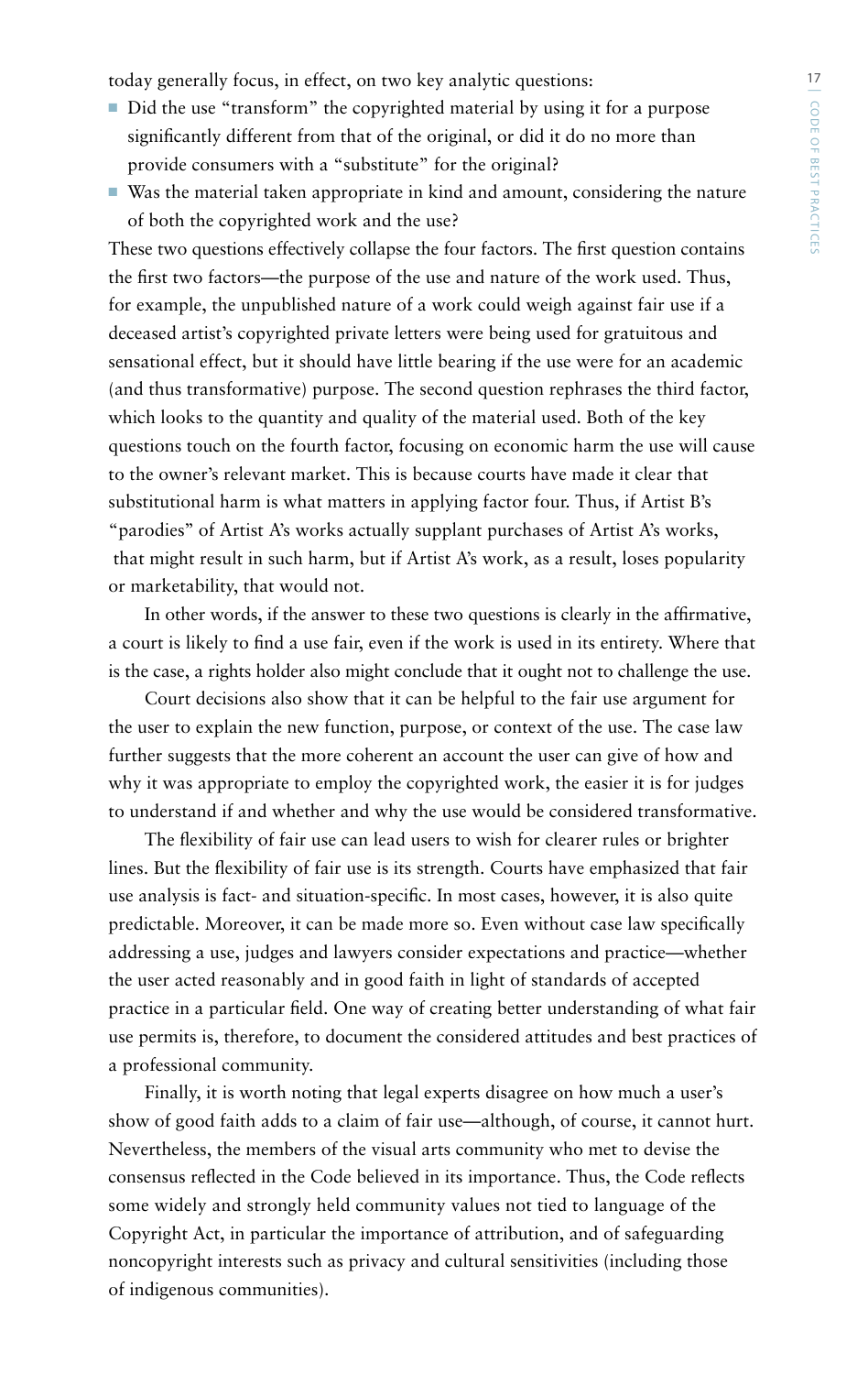## **Appendix B: How The Code Was Created**

In five cities—New York, Washington, DC, Dallas, Chicago, and Los Angeles two groups, each of ten to fourteen visual arts professionals, met with facilitators Aufderheide and Jaszi for four-hour, closed, deliberative discussions. Each group brought together practitioners from across the spectrum of the visual arts, including artists, scholars, museum professionals, editors, and others. They were asked to speak as individuals rather than as representatives of particular organizations. To encourage open discussion, participants' anonymity and the confidentiality of their individual views were guaranteed.

In each session, participants considered issues drawn from the situations described in the Issues Report. Participants discussed their reasons for using third-party materials in such situations and, in light of their missions, they explored the limits of those rationales. Each group considered areas of consensus identified in previous groups' discussions as well as points that had not been clarified fully in those earlier discussions.

The facilitators summarized, in a draft code, the areas of consensus identified in the discussion groups. The other principal investigators, the project advisors, CAA's Task Force on Fair Use, its Committee on Intellectual Property, and its Professional Practices Committee reviewed and provided comments on that draft. After a further revision by the facilitators, the draft Code was presented to a Legal Advisory Committee of five experts in copyright law and fair use. That committee was charged with ensuring that the Code's articulation of principles and limitations fell within the bounds of reason and was generally consonant with fair use doctrine. The Code was then revised in light of the committee's comments. With the exception of Appendix A, no part of this document represents the individual views of any contributor. The final version of this document, including the Code, was presented to the Board of Directors of the College Art Association, which approved it on January 12, 2015.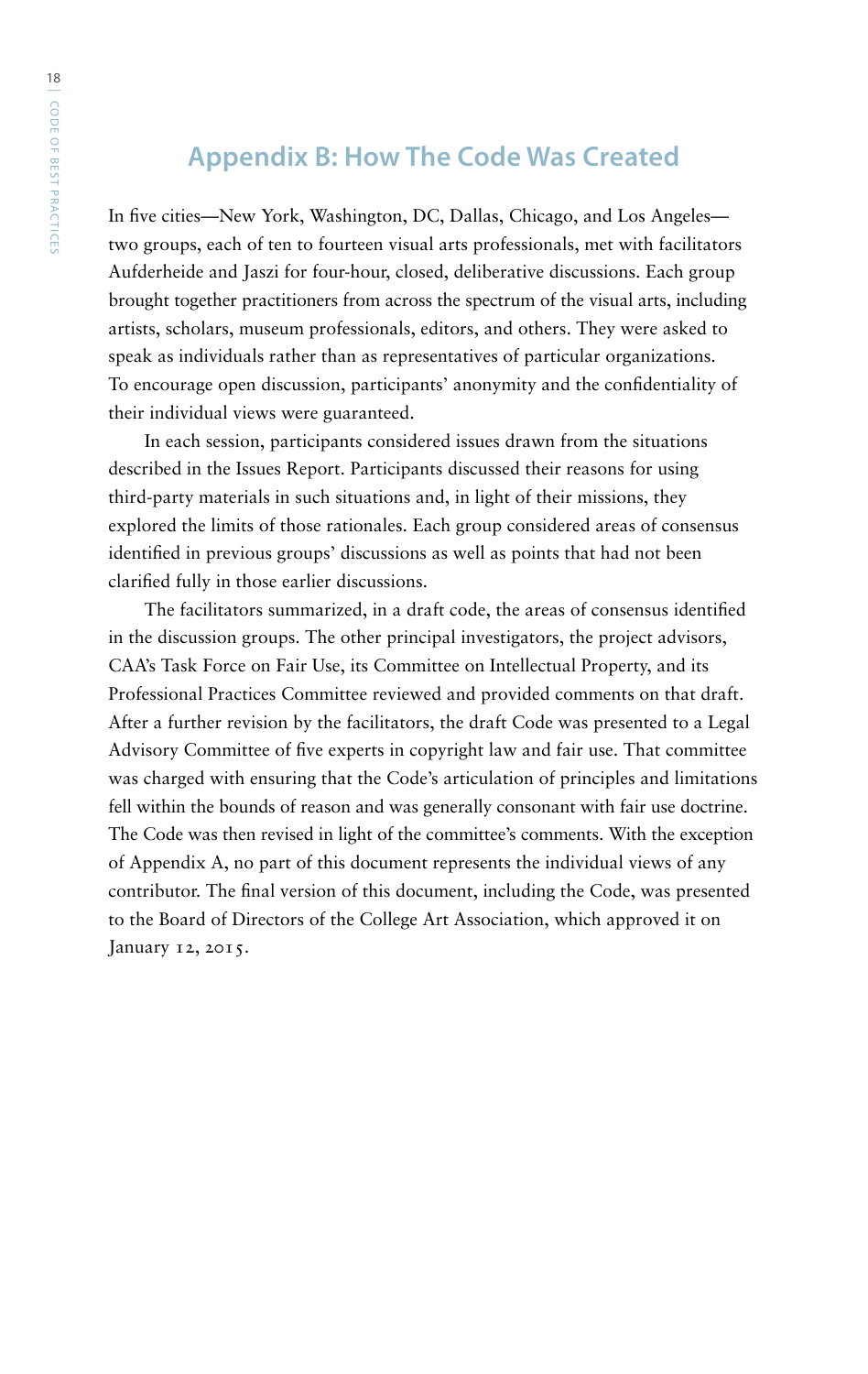## **Credits\***

#### **Lead Principal Investigators**

Patricia Aufderheide, *Professor, School of Communication, and Director, Center for Media & Social Impact, School of Communication, American University* 

Peter Jaszi, Professor, *Washington College of Law, Program on Information Justice and Intellectual Property, American University*

#### **Principal Investigators**

Jeffrey P. Cunard, *Partner, Debevoise & Plimpton LLP, and Counsel, College Art Association* Anne Collins Goodyear, *Co-Director, Bowdoin College Museum of Art, and Past President, College Art Association*

Linda Downs, *Executive Director and CEO, College Art Association*

#### **Task Force on Fair Use COCHAIRS**

Jeffrey P. Cunard, *Partner, Debevoise & Plimpton LLP, and Counsel, College Art Association* Gretchen Wagner, *former General Counsel, ARTstor, and member, Committee on Intellectual Property, College Art Association* 

#### **MEMBERS**

Suzanne Preston Blier, *Allen Whitehill Clowes Professor of Fine Arts and of African and African American Studies, Harvard University, and Vice President for Publications, College Art Association*

Linda Downs, *Executive Director and CEO, College Art Association*

DeWitt Godfrey, *Associate Professor of Sculpture, Department of Art and Art History, Colgate University, and President, College Art Association*

Anne Collins Goodyear, *Co-Director, Bowdoin College Museum of Art, and Past President, College Art Association*

Randall C. Griffin, *Professor, Department of Art History, Southern Methodist University, and former Vice President for Publications, College Art Association* 

Joe Hannan, *Editorial Director, College Art Association*

Betty Leigh Hutcheson, *Director of Publications, College Art Association*

Paul Jaskot, *Andrew W. Mellon Professor, 2014–16, Center for Advanced Study in the Visual Arts; Professor of the History of Art and Architecture, College of Liberal Arts and Social Sciences, DePaul University; and former President, College Art Association*

Patricia McDonnell, *Executive Director, Wichita Art Museum, and former Secretary, College Art Association*

Christine Sundt, Editor, *Visual Resources: An International Journal of Documentation*

Charles A. Wright, *Professor of Sculpture and Chair, Department of Art, Western Illinois University, and Vice President for Committees, College Art Association*

#### **Project Advisors**

Paul Catanese, *Professor and Chair, Interdisciplinary Arts, Columbia College, and former Chair, New Media Caucus, College Art Association*  Christine Sundt, *Editor, Visual Resources: An International Journal of Documentation*

#### **Project Manager**

Janet Landay, *College Art Association*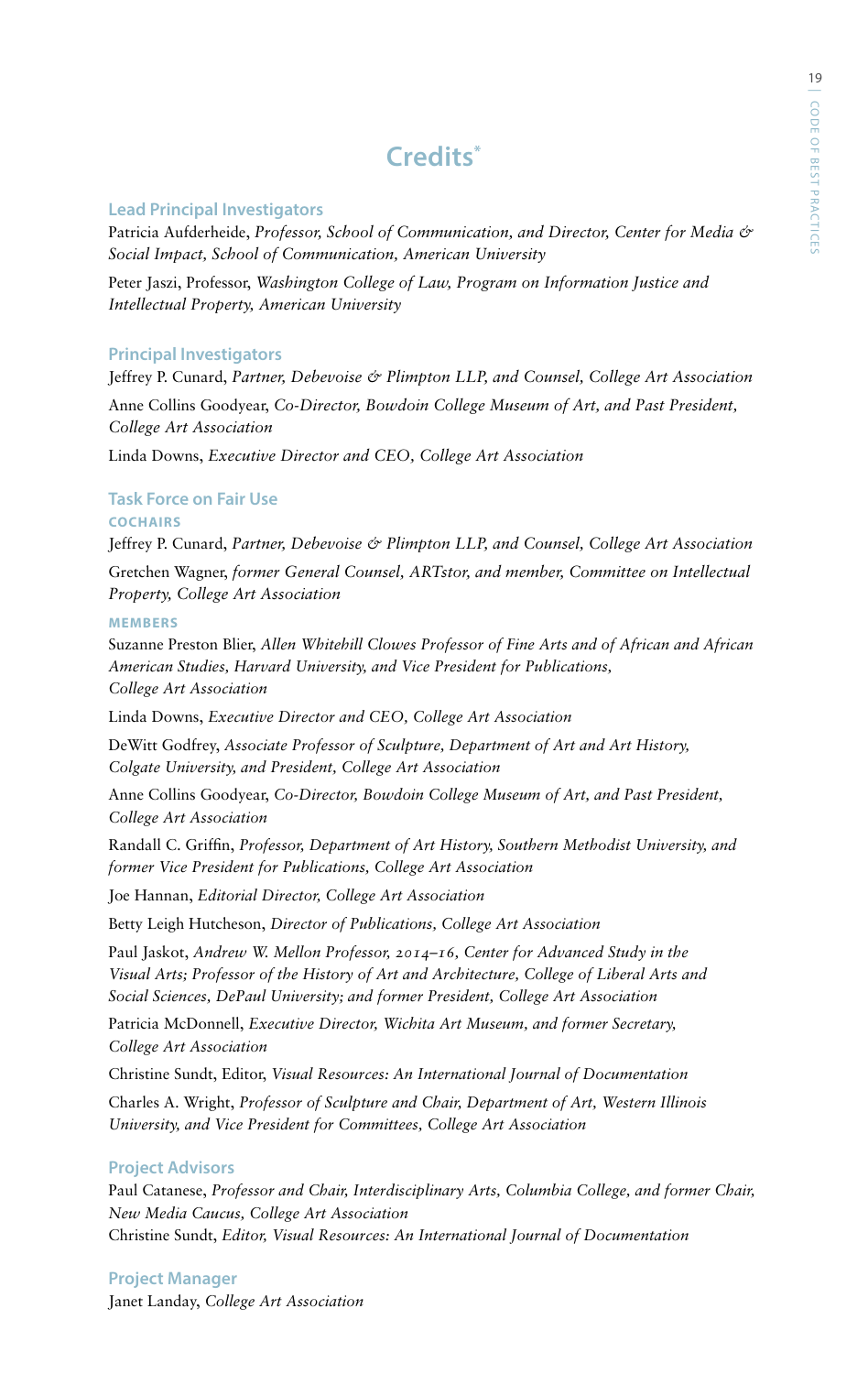#### 20 **CAA Committee on Intellectual Property**

#### **CHAIRS**

Judith Metro, *Editor in Chief, National Gallery of Art*

#### **MEMBERS**

Susan Bielstein, *Executive Editor, University of Chicago Press* 

Suzanne Preston Blier (ex officio, as CAA board liaison), *Allen Whitehill Clowes Professor of Fine Arts and of African and African American Studies, Harvard University, and Vice President for Publications, College Art Association*

Nathan Budoff, *Associate Professor of Art, University of Puerto Rico* 

Kenneth Cavalier, *Faculty of Law, University of British Columbia*

Jeffrey P. Cunard (ex officio, as CAA board liaison), *Partner, Debevoise & Plimpton LLP, and Counsel, College Art Association* 

Mary DelMonico, *DelMonico Books/Prestel* 

Joe Hannan (ex officio, as staff liaison), *Editorial Director, College Art Association* 

Betty Leigh Hutcheson (ex officio, as staff liaison), *Director of Publications, College Art Association*

Elaine Koss, *freelance editor, New York*

Anne Norcross, *Assistant Professor of Art History and Coordinator, Visual Resource Collection, Kendall College of Art and Design, Ferris State University*

Doralynn Pines (ex officio, as CAA board liaison), *Metropolitan Museum of Art, New York (retired), and Secretary, College Art Association*

Cynthia Underwood, *Patent Examiner, US Patent and Trademark Office* 

Gretchen Wagner, *former General Counsel, ARTstor*

Charles A. Wright (ex officio, as CAA Vice President for Committees), *Professor of Sculpture and Chair, Department of Art, Western Illinois University*

#### **CAA Professional Practices Committee CHAIRS**

Jim Hopfensperger, *Professor of Art, College of Fine Arts, Western Michigan University*

#### **MEMBERS**

Tom Berding, *Association Professor, Art History and Design, Michigan State University*

Paul Catanese, *Professor and Chair, Interdisciplinary Arts, Columbia College, and former Chair, New Media Caucus, College Art Association*

Elliot Bostwick Davis, *John Cabot Chair, Arts of the Americas, Museum of Fine Arts, Boston*

Helen C. Evans, *Mary and Michael Jaharis Curator for Byzantine Art, Metropolitan Museum of Art* Michael Grillo, *Chair, Department of Art, University of Maine*

Dennis Ichiyama, *Professor, Art + Design, School of Visual and Performing Arts, Purdue University* Bruce M. Mackh, *Mellon Research Project Director, Arts Engine, University of Michigan*

Denise Mullen (ex officio, as CAA board liaison), *President, Oregon College of Art and Craft*

Linda Downs (ex officio, as staff liaison), *Executive Director and CEO, College Art Association*

Charles A. Wright (ex officio, as CAA Vice President for Committees), *Professor of Sculpture and Chair, Department of Art, Western Illinois University*

#### **Legal Advisory Committee**

Richard Dannay, *Counsel, Cowan, Liebowitz & Latman, P.C.* Cristina del Valle, *Senior Associate Counsel, Metropolitan Museum of Art, New York* Lauryn Guttenplan, *Associate General Counsel, Smithsonian Institution* Steven J. McDonald, *General Counsel, Rhode Island School of Design* Matthew Sag, *Professor of Law, Loyola University Chicago School of Law*

\*Institutional affiliations are provided for purposes of identification only.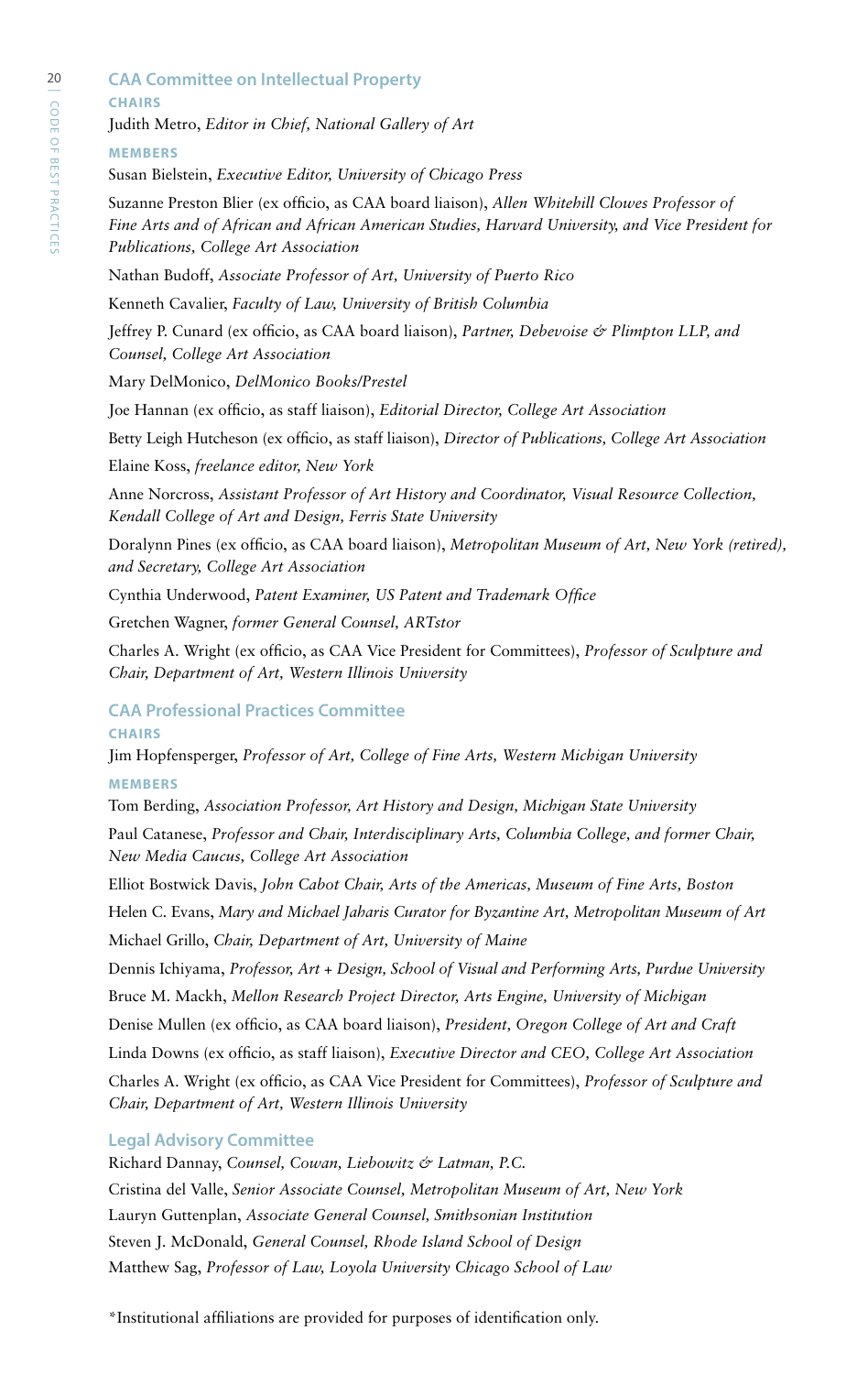available online at the College Art Association website: www.collegeart.org/fair-use. website also includes Frequently Asked are also available online on the websites of American University's Center for Media and and the Washington College of Law's Program (www.wcl.american.edu/pijip/go/fair-use).

Kress Foundation.